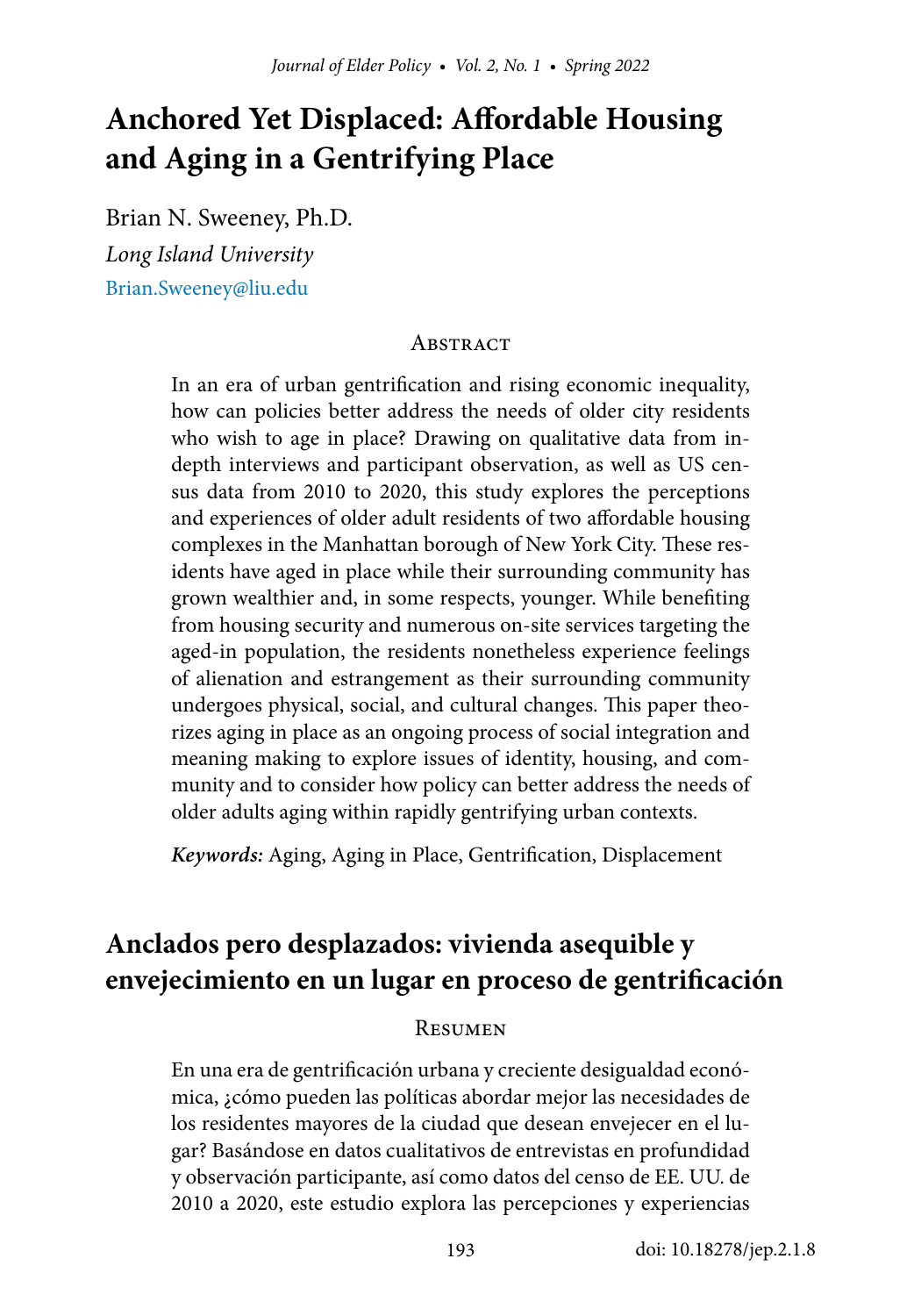#### *Journal of Elder Policy*

de los adultos mayores residentes de dos complejos de viviendas asequibles en el distrito de Manhattan de la ciudad de Nueva York. Estos residentes han envejecido en el lugar mientras que la comunidad que los rodea se ha vuelto más rica y, en algunos aspectos, más joven. Si bien se benefician de la seguridad de la vivienda y numerosos servicios en el lugar dirigidos a la población de edad avanzada, los residentes experimentan sentimientos de alienación y extrañamiento a medida que la comunidad que los rodea experimenta cambios físicos, sociales y culturales. Este documento teoriza el envejecimiento en el lugar como un proceso continuo de integración social y creación de significado para explorar cuestiones de identidad, vivienda y comunidad y considerar cómo las políticas pueden abordar mejor las necesidades de los adultos mayores que envejecen dentro de contextos urbanos que se están gentrificando rápidamente.

*Palabras clave:* Envejecimiento, Envejecimiento en el lugar, Gentrificación, Desplazamiento

# 安置却又流离失所:绅士化地区的可负担住房与养老

#### 摘要

在城市绅士化和经济不平等加剧的时代,政策如何能更好地 满足希望就地养老的老年城市居民的需求?基于从深度访谈 和参与者观察中得出的定性数据以及2010至2020年美国人口 普查数据,本研究探究了纽约市曼哈顿区两个可负担住房小 区的老年居民的感知和经历。这些居民就地养老,同时其周 边社区变得更加富有,并且在某些方面变得更为年轻。虽然 受益于住房保障和针对老年人口的众多现场服务,但随着周 边社区经历物理变化、社会变化和文化变化,老年居民仍然 感到被疏远。本文将就地养老理论化为一个持续的社会融合 和意义创造的过程,用于探究认同、住房和社区问题,并衡 量了政策如何能在迅速绅士化的城市情境中更好地满足老年 人的养老需求。

关键词:老龄化,就地养老,绅士化,搬迁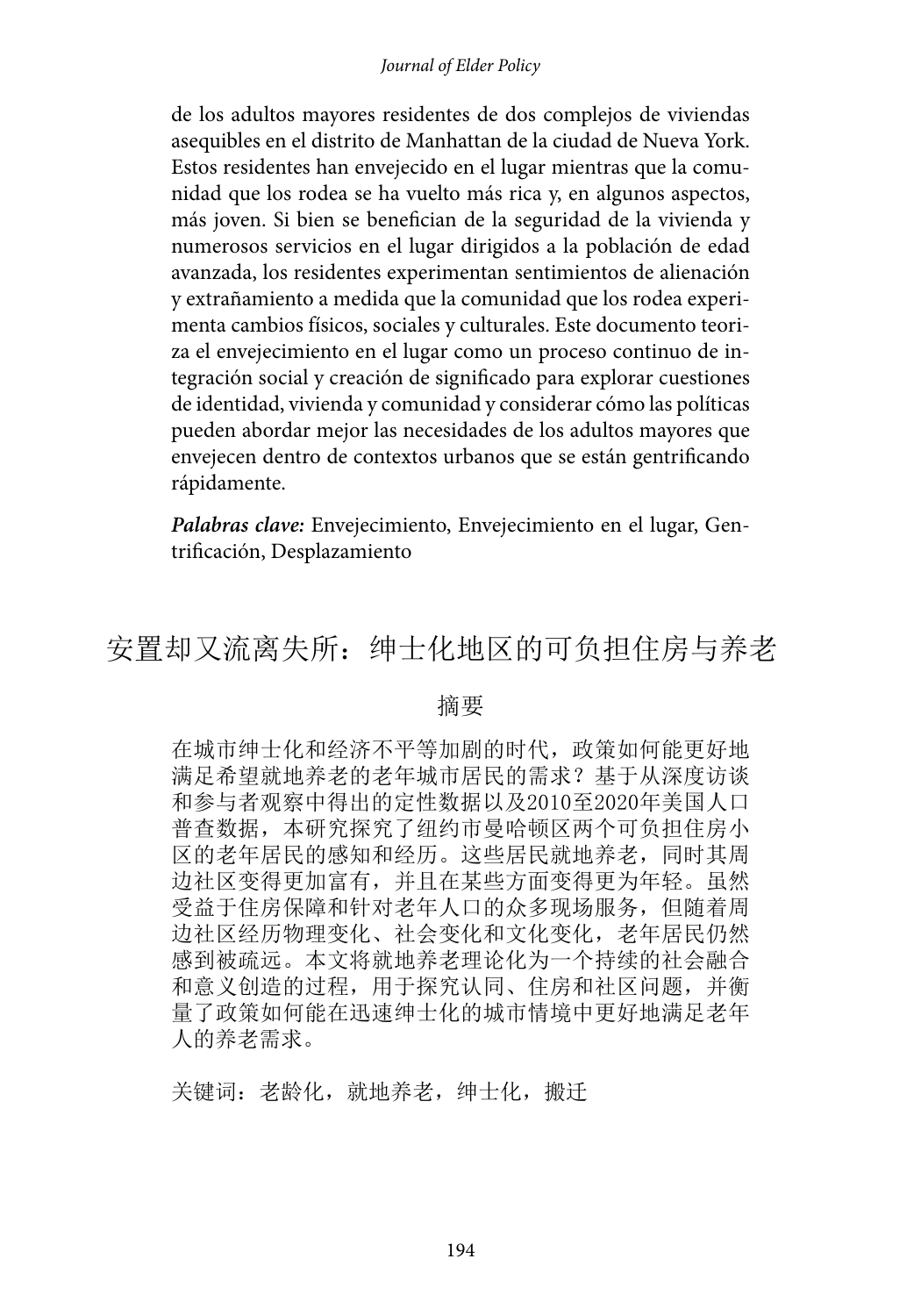# **Aging in Place**

**D**efined as "the ability to live in one's own home and community safely, independently, and comfortably, regardless of age, income, one's own home and community safely, independently, and or ability level" (CDC, 2017), "aging in place" is popular concept among policymakers and older adults alike. Under ideal circumstances, remaining in one's home is associated with myriad benefits related to individual well-being, including higher levels of independence and autonomy, feelings of attachment, security, and belonging, and continued connections to social support (Lawler, 2001). Aging in place typically costs less than retirement communities or nursing homes, making it appealing to both individuals and policymakers (Thorslund & Silverstein, 2009)

In his extensive research on aging and place, Rowles (Rowles, 1983, 1990; Rowles & Ravdal, 2002) has developed the concept of "place attachment," a bond developed over time that leads to feelings of "insideness" on physical, social, and autobiographical dimensions of place. Our sense of being in place—especially our sense of feeling in the *right* place—is a blend of action (our routine ways of moving and interacting in a space), knowledge (what we intimately know about a place and the meanings we ascribe to it), and emotion (our feelings about a place, positive and negative). Place attachment is self-affirming in conscious and pre-conscious ways. Attachments increase self-esteem and enhance feelings of security and belonging (Wiles et al., 2012). Place attachment may also enhance resilience

in the face of developmental challenges in the later stages of life: "As older adults engage in the process of life review, places that have been ascribed personal meaning help them link life course events together and integrate sense of self in old age" (Rowles, 1983).

Staying in place, however, is not a panacea to the challenges of aging. Age-related changes in individuals may alter their experience of their environment, while changes in the environment may create new challenges for individuals. Research like that of Oswald et al. (2011) has advanced empirical understandings of the person-environment exchange by exploring multiple dimensions of environments (e.g., the physical and social aspects of neighborhoods) and exploring objective and *subjective* experiences of older adults in relation to important developmental outcomes like independence, identity, and well-being.

In a similar vein, Rosenwohl-Mack et al (2020)Embase, PsycINFO, CINAHL, Web of Science, Sociological Abstracts developed a "Dynamic-Tension" model from a meta-analysis of qualitative studies on experiences of aging in place. In this model, "agency" is continuously balanced with "threats" on dimensions of identity, place, and connectedness. Those aging in place seek to maintain a positive sense of self (*identity*) both by continuing valued roles and responsibilities and by successfully altering their mindsets to accommodate changing circumstances. *Place* refers to both homes and the surrounding environs. These spaces have literal aspects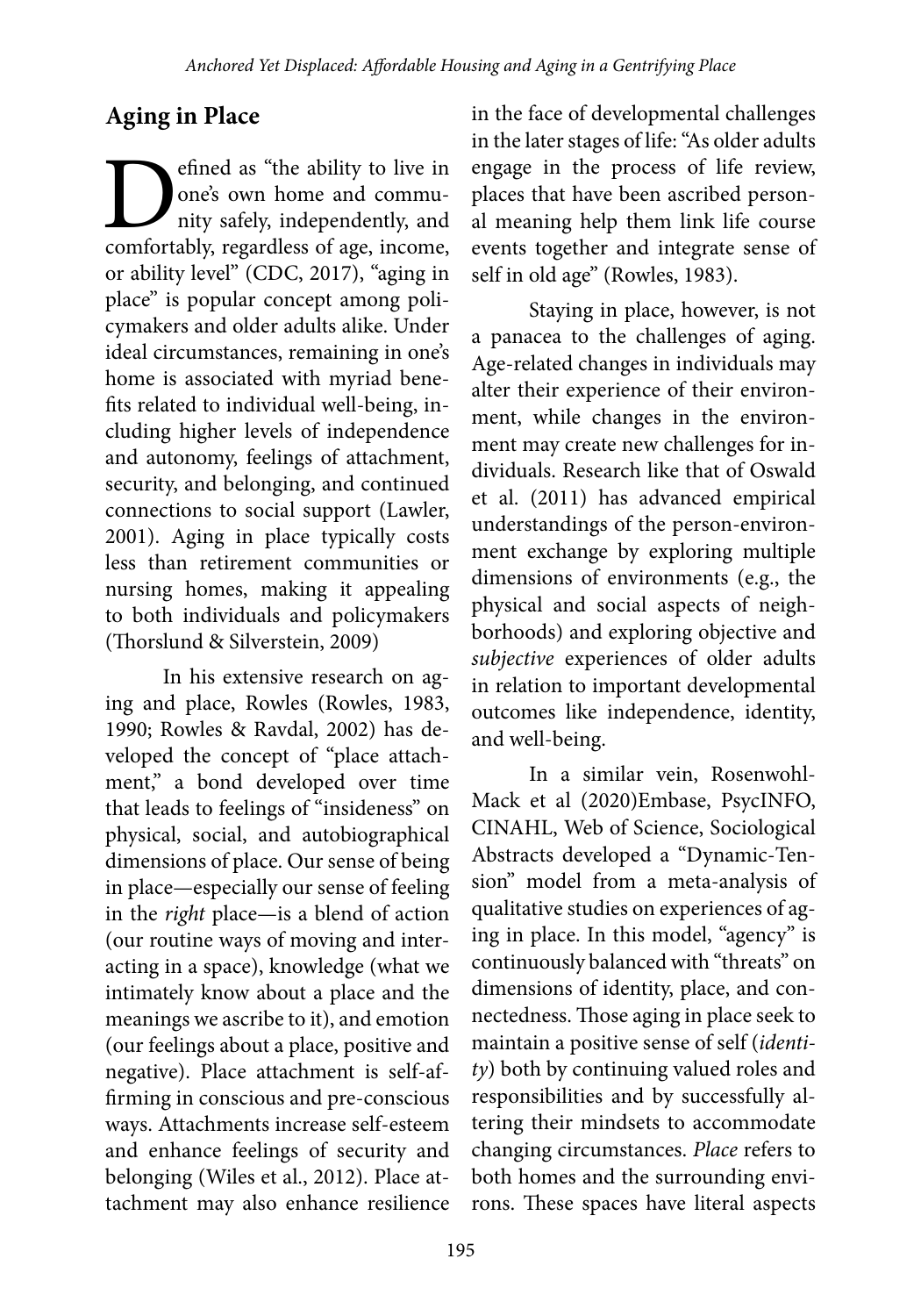and metaphorical ones, like the comfort of daily routines or fond memories of hosting family gatherings and raising children. *Connectedness* refers to positive social connections, such as regular contact with family, participation in productive activities (whether paid or unpaid), and being integrated into various social circles and community. Importantly, this model recognizes that aging in place can be experienced as a choice enabled by resources (agency) or an imposition because of restrictions (threats).

Those aging in place want control over their circumstances—a sense of agency—especially in large decisions like where to live. On each dimension, the aging individual may find that they are well resourced, leading to positive feelings of agency, belongingness, and attachment. At the same time, there are always potential threats that might undermine agency and lead to feelings of uncertainty, dislocation, and isolation. People and places are always changing, leading to a constantly shifting balance of agency and threats. To date, research has mostly focused on changing individuals rather than changing places.

### **Gentrification**

entrification is one of many<br>ways that aging people may find<br>their environments changing.<br>Caused by an influx of wealthier people ways that aging people may find their environments changing. Caused by an influx of wealthier people into an existing urban area, gentrification in the United States often includes demographic shifts toward whiter, more highly educated residents who live in

smaller households (Le Gates, 1986; Lees et al., 2008). Existing residential areas are renovated to maximize rental value or converted from rental to owner-occupied units. Former industrial areas are redeveloped into high-end housing or mixed-use commercial-residential districts (Freeman & Braconi, 2004). Gentrification is often associated with the displacement of existing residents, especially those who are marginalized economically, socially, and politically (Lees et al., 2008; Schlichtman et al., 2018).

Among those at risk of gentrification-induced displacement are older adults. The work of Henig (1981) and Singelakis (1990) have empirically documented the risk of involuntary relocation older adults face because of gentrification. Inner city areas typically have high concentrations of older adults, especially economically vulnerable ones who, if forced to relocate, have limited options for new housing. Older adults typically live on fixed incomes, and compared to their younger peers spend a higher proportion of their income on housing, making forced relocation a particularly serious threat. In addition to examining migration patterns and housing costs, Singelakis (1990) administered a questionnaire in senior centers in a heavily gentrifying area. A striking 65.5% of those surveyed said, if forced to relocate, they did not know where they would go, while 7% said they would be homeless. To date, most research has focused on older adults' risk of displacement, rather than on the outcomes and experiences of older adults who remain in place.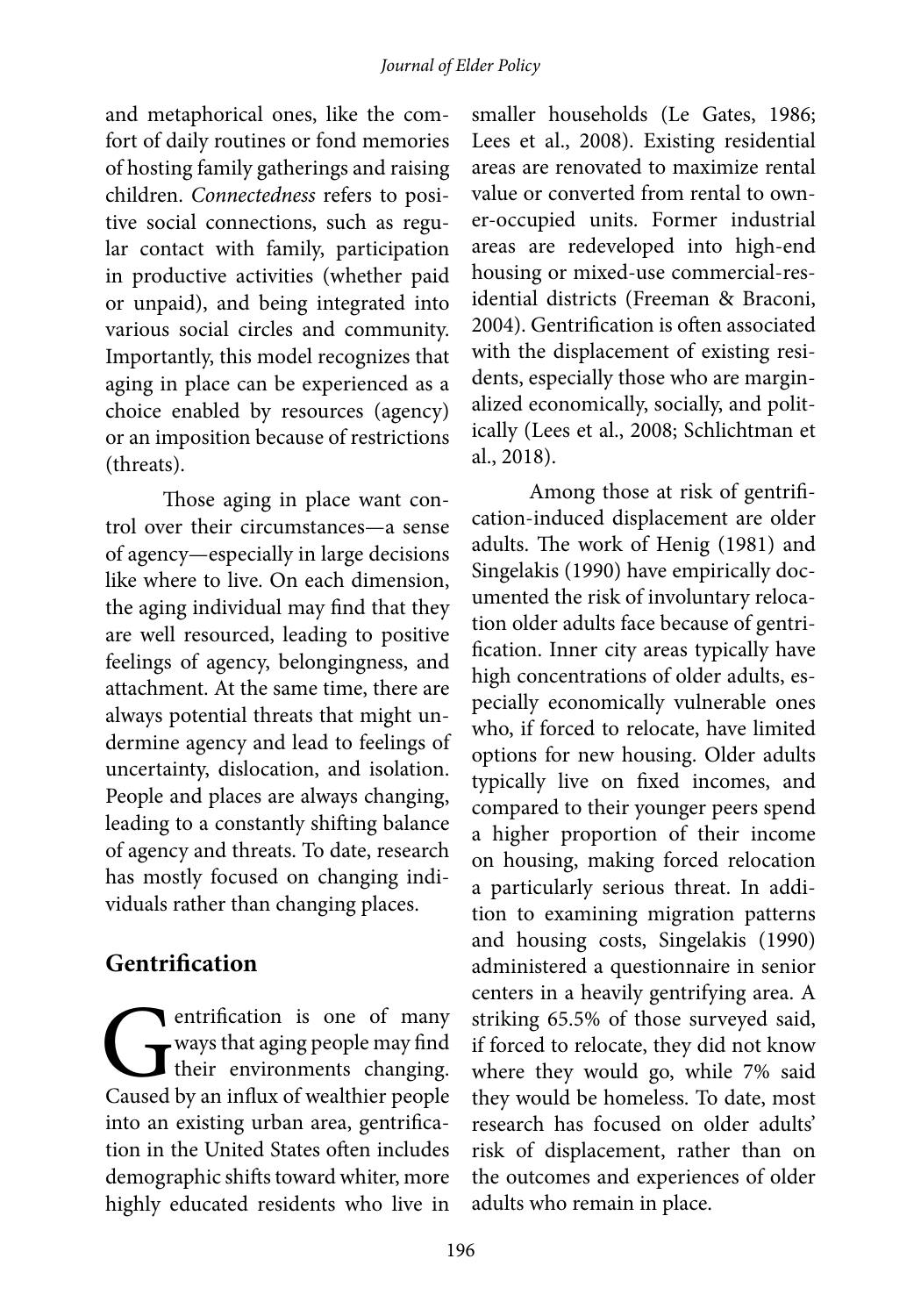The changes caused by gentrification likely present both challenges and benefits to those who age in place. On one hand, lower crime rates and improved maintenance of property and infrastructure are obvious benefits that would allow older adults greater mobility and increased access to community resources. Rising property values would benefit homeowners, who gain equity. On the other hand, rising costs of goods and services would strain already tight budgets, as would rising rents for non-homeowners. Out-migration would disrupt community ambience, important social connections, and routine neighborly interactions. Other changes are less easily categorized as cost or benefit. New residents bring their own cultural affiliations, worldviews, habits, and preferences (Atkinson, 2015). Established residents could welcome such changes, or find them economically, socially, and culturally marginalizing.

Some studies have explored the costs and benefits to older adults of remaining in a gentrifying place. Smith et al. (2018), for example, examined the effects of gentrification on older adults' self-reported mental and physical health. They found that economically vulnerable adults in gentrifying areas reported better health than those living in low-income areas, but both high income and economically vulnerable older adults in gentrifying areas reported higher rates of anxiety and depression than those in more affluent areas. Overall, the authors conclude, their mixed results point to the importance of more research on older adults and gentrification that attends to both individual and community levels.

The voices and experiences of those aging in gentrifying places are seldom included in research. A notable exception is Buffel and Phillipson's (2019) qualitative study of older adults aging in a gentrifying neighborhood of Manchester, England. The study included focus groups and in-depth interviews, and a compelling "peer-research" approach that empowered local older adults to collect the data themselves. Some responding residents expressed unease and a sense of loss at the neighborhood changes, while others showed enthusiastic commitment to the neighborhood in its new state. Some welcomed the changes: new residents brought new ideas, resources, and amenities that benefited everyone, they believed. While the researchers uncovered "exclusionary pressures" experienced by the older adults in the community, they also identified "strategies of control," or small, agentic ways that older residents responded the changes.

In another study highlighting the views and experiences of older adults in a gentrifying Manchester, Lewis and Buffel (2020) challenge the assumption that aging in place leads to increased attachment and feelings of security and belonging. The two neighborhoods they studied over four years were undergoing significant "urban regeneration." One respondent found his changed community "unfamiliar and threatening" (p. 6), especially in the context of his declining health, while another felt dislocated by the physical and social changes around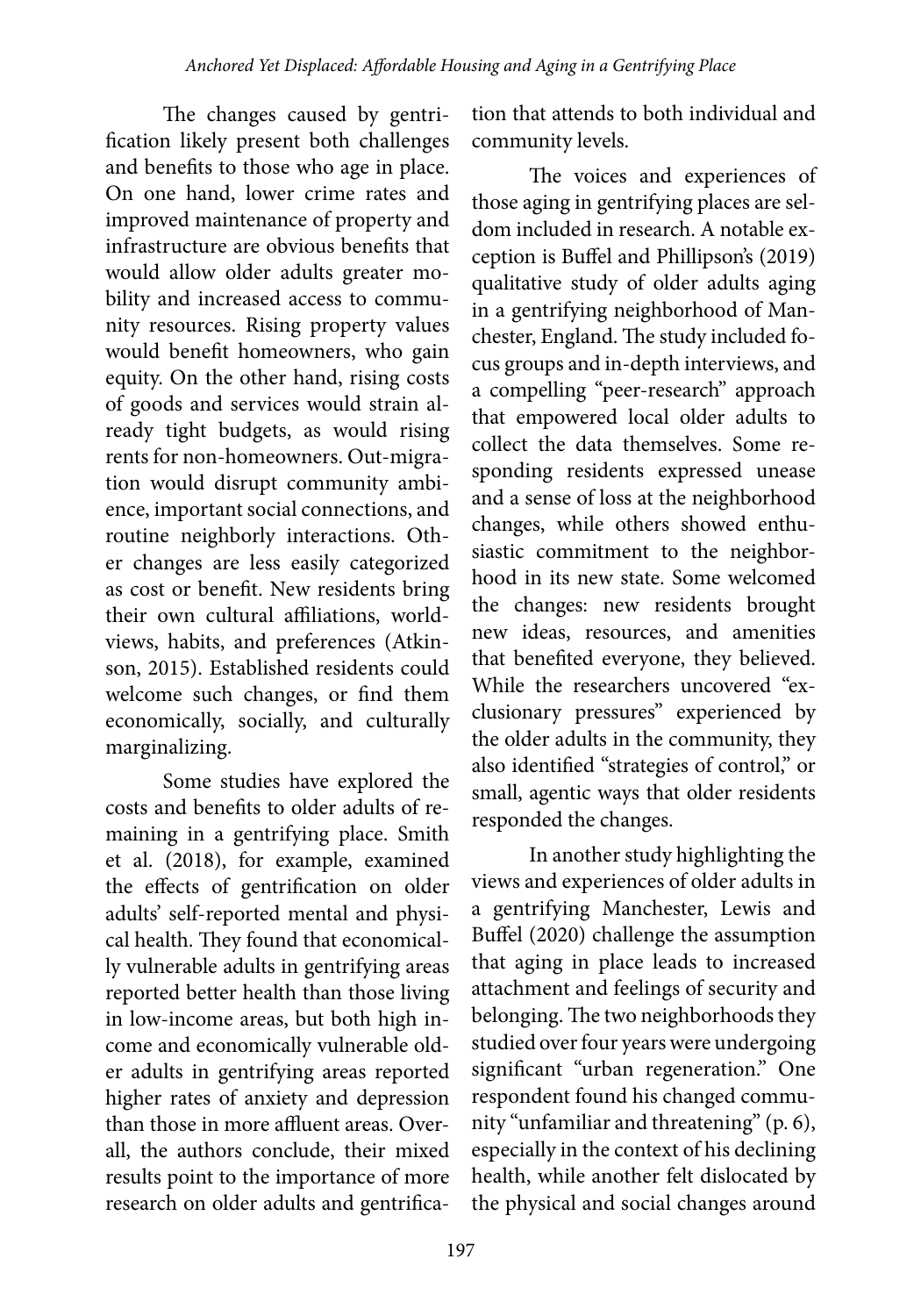her home, where she had lived for more than forty years and hoped to stay. Yet another remained quite happy, despite the changes around her and in her own life. Her long-lasting and robust social networks supported her family connections and community involvement, providing a model for the kind of resilience and *reintegration* into place older adults likely need as they age in (changing) places.

People and places are mutually constitutive, as place is a "multi-layered, dynamic, historically and spatially contextualized process that both shapes and is shaped by the lives and experiences of older people" (Andrews et al., 2007, p. 158). In this sense, aging in place is characterized by individuals' ongoing adaptation, reintegration, and meaning making. Identities, personal and communal, are forged from these interactions of person and environment, of self and society. In this paper I heed the call to highlight the perspectives and experiences of those aging in gentrifying places. Drawing on observation and interview data, I specifically explore the effects of gentrification on residents in two fixed income communities embedded in larger, gentrifying areas of Midtown Manhattan. I employ Rosenwohl-Mack's Dynamic-Tension model of aging in place to discuss the perpetual balancing of agency and threats in relation to place, connectedness, and identity. How can policy help older adults remain agentic and well-resourced as they age in their chosen, changing communities? From the perspectives and experiences of the residents themselves, what seems to be working, and what is not?

# **Study Methods, Participants, and Location**

The research presented here comes from a larger project on social networks and aging in apartment communities with high comes from a larger project on social networks and aging numbers of adults 65 years and older. I received Institutional Review Board (IRB) approval to collect ethnographic data in two residential complexes known to have unusually high numbers of long-term residents who had aged in place. I aimed to use a cultural and organizational lens to explore issues of community and connection among these older adult residents. In the original project, I asked: How do social networks and social support facilitate healthy aging? How do older adults get connected and stay connected as they age in place? And what neighborhood and community features might shape social connection in ways that enhance successful aging? Gentrification and the many ways it had shaped the neighborhoods studied emerged as a consistent, dominant theme in the data collected.

In total I conducted over 70 hours of observation in these communities, conducted 36 formal one-toone interviews, and had many other informal conversations in hallways, on benches, and while walking around outside. I interviewed and observed 18 "primary" study participants (see Table 1 for demographic characteristics of primary participants) and collected detailed data on their social connectedness, participation in social and pro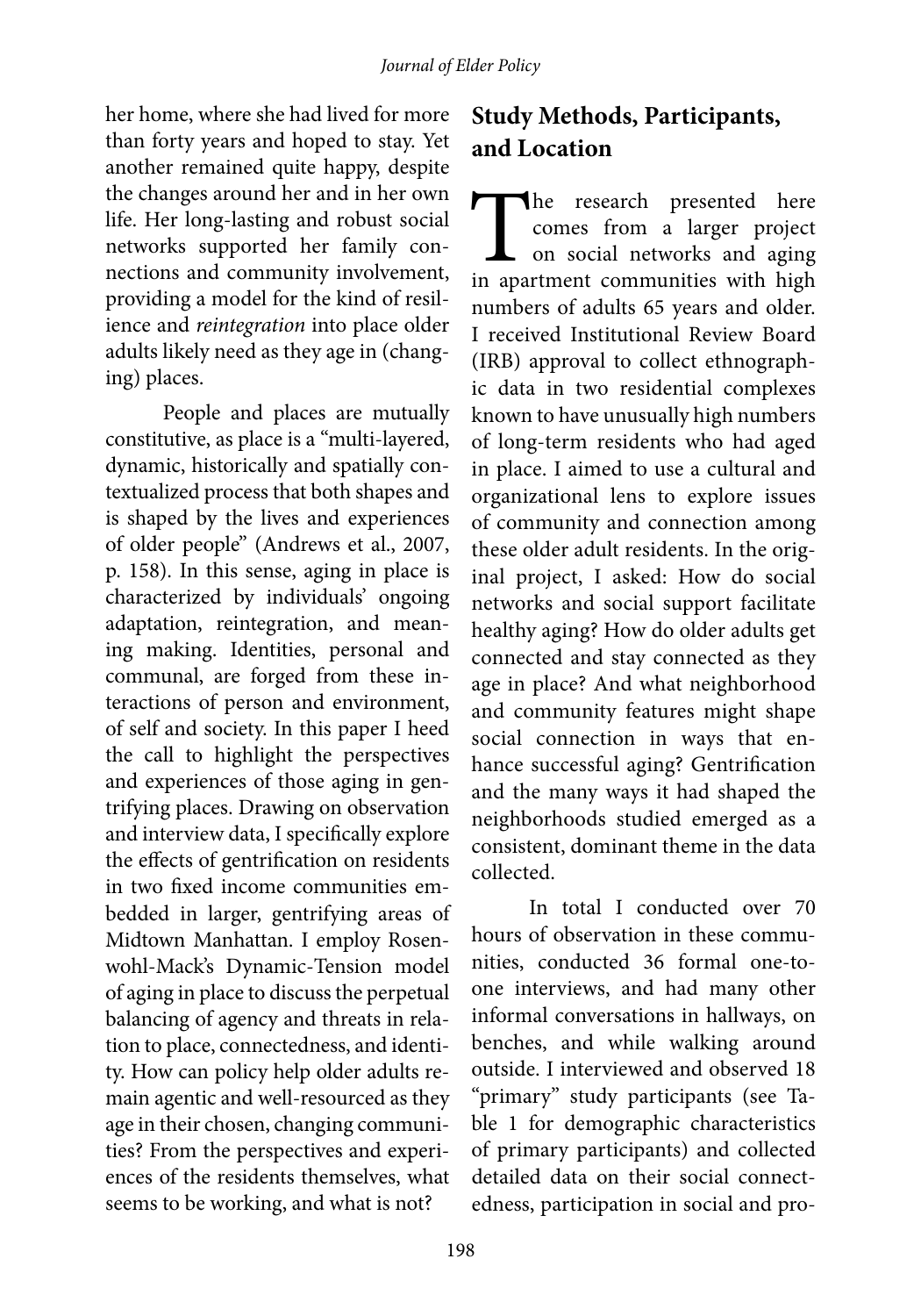ductive activities, their perceived social support, and the ways they understood friendship, family, and aging. Through observation I explored how their dayto-day experiences took shape in relation to their social networks and within their larger residential communities. These primary participants had lived in the community for at least 10 years and as long as 41 years, with an average of 23.5 years. They were on average 75 years old, and about half were college graduates. About six of the participants were poor or working class, based on their employment during their prime working years and based on their financial security in retirement. The remaining 12 were a middle- to upper-middle-class mix of professionals, skilled technicians, and artists/performers.

I assessed the economic status of participants based on self-reported financial stability and on their responses to questions about their retirement savings and reliance on government benefits, namely Social Security and Medicaid. I also analyzed their narratives of aging in place for examples of freedom and constraint. How had they decided to age in place, and to what extent were their choices constrained? If residents indicated they were financially stable, not reliant on Social Security for most of their retirement income, and could afford to live out retirement elsewhere, I categorized them as "economically advantaged" (four participants). If residents reported financial stability, yet this stability relied on either Social Security or the affordable living provided by the community, I categorized them as "economically secure" (eight partic-

ipants). Residents in this category typically indicated that they could afford to retire to places less expensive than New York. Lastly, I categorized as "economically vulnerable" those residents who reported they relied heavily on Social Security and/or Medicaid benefits and could not afford to live elsewhere, either in New York or beyond (six participants). These residents did not perceive viable alternatives to aging in place.

I also interviewed and spent time with "secondary participants," or individuals who primary participants identified as key sources of companionship and support—integral parts of their social network. These respondents were typically friends of a primary participant, although I also spoke to family members, neighbors, and occasionally community personnel, such as security guards, door persons, and supers. Lastly, I interviewed and observed a range of key community members in both locations, especially those who served as "hubs" of social connection, whether because of formal positions (social workers or directors of service centers) or informal ones (a social doyenne or prominent bon vivant).

Both complexes were originally conceived as Midtown Manhattan slum clearance initiatives—urban redevelopment designed to anchor the revitalization of derelict neighborhoods. In the beginning, both complexes existed alongside abandoned industrial spaces, tenement housing, and drug- and sex-related crime. This unsavory and not-so-distant past has been mythologized today, with vestiges of the areas'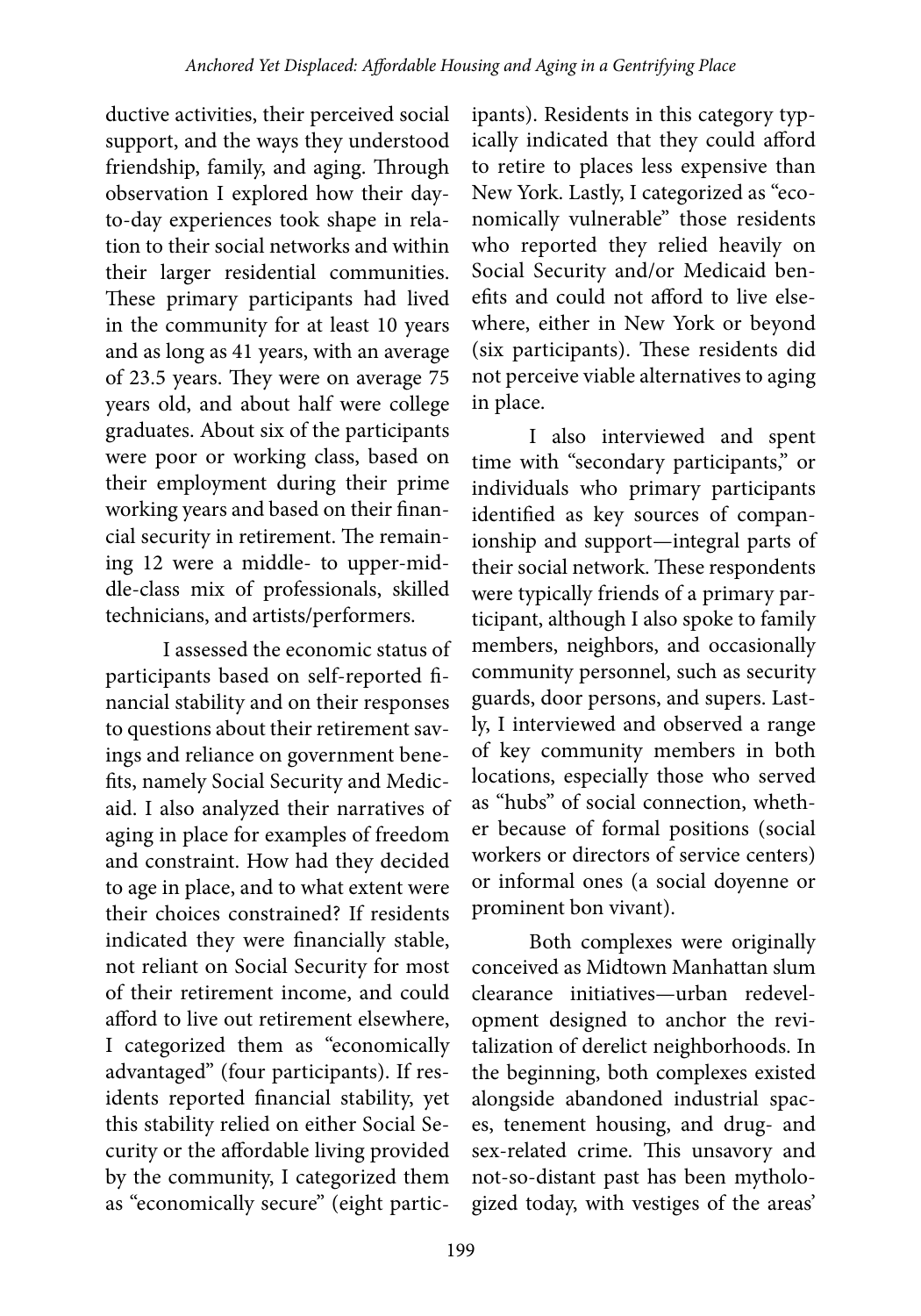industrial grit preserved as fashionable brick facades for multimillion dollar condo buildings, historic architectural details in pricey retail and office space, and the infrastructure undergirding architecturally innovative green spaces. Redevelopment occurred over decades, especially since the 1980s and 1990s, as zoning changes ushered in private market investment capital and while nationwide social trends elevated the status of center-city living. In recent years, demand across the country has grown for walkable neighborhoods with good access to jobs and public transit (Plan, 2021). Violent crime in cities, which peaked nationwide in the late 1980s, has seen a precipitous decline, especially in New York, where the homicide rate fell by 75% in the years from 1990 to 2000 (Thompson, 2021). Safer and more desirable, the neighborhoods studied here saw an influx of new residents and sharply rising rents. New residential construction has targeted higher income professionals, and apartments formerly designated affordable housing have been released, once vacant, from the rent-regulated market, causing out-migration of many low- to middle-income residents.

"Complex A" (see Table 2) is a federally subsidized, rent-regulated (Section 8) complex originally built with city, state, and federal funds. The majority of units are restricted by income, with the remainder allocated to the elderly and to residents of the local neighborhood. "Complex B" is a moderate income, limited equity housing cooperative that, through numerous state and city subsidies and decades of renewed

tax abatements, provides affordable housing for its low to middle income shareholder-residents. Apartments are bought and sold within a regulated system, limiting equity and ensuring long-term affordability for future owners. As strategies of urban renewal, both complexes have achieved their original goals of providing affordable housing while anchoring the regeneration of derelict districts. Many residents have aged in place. Complex B has official NORC (Naturally Occurring Retirement Community) status, though both meet the threshold of having more than 45% of heads of household over 60 years old and both complexes now have on-site social services to address the needs of the high number of older adult residents.

The data presented in Table 2 is based on the Census Bureau's 2020 Decennial Census and the 2020 American Community Survey (U.S. Census Bureau, 2022). While the two complexes are both in Midtown Manhattan, they are located in distinct census tracts and neighborhoods. I therefore provide data on each complex's surrounding neighborhood. Because some demographic information on residents of these complexes is not publicly available (household income, for example), I rely on Census data at its most granular level—city blocks—allowing a workable approximation of this information for both complexes. A quick glance reveals significant differences between the complexes and the areas surrounding them. For example, both complexes have two to three times the number of adults aged 65 and over. Median house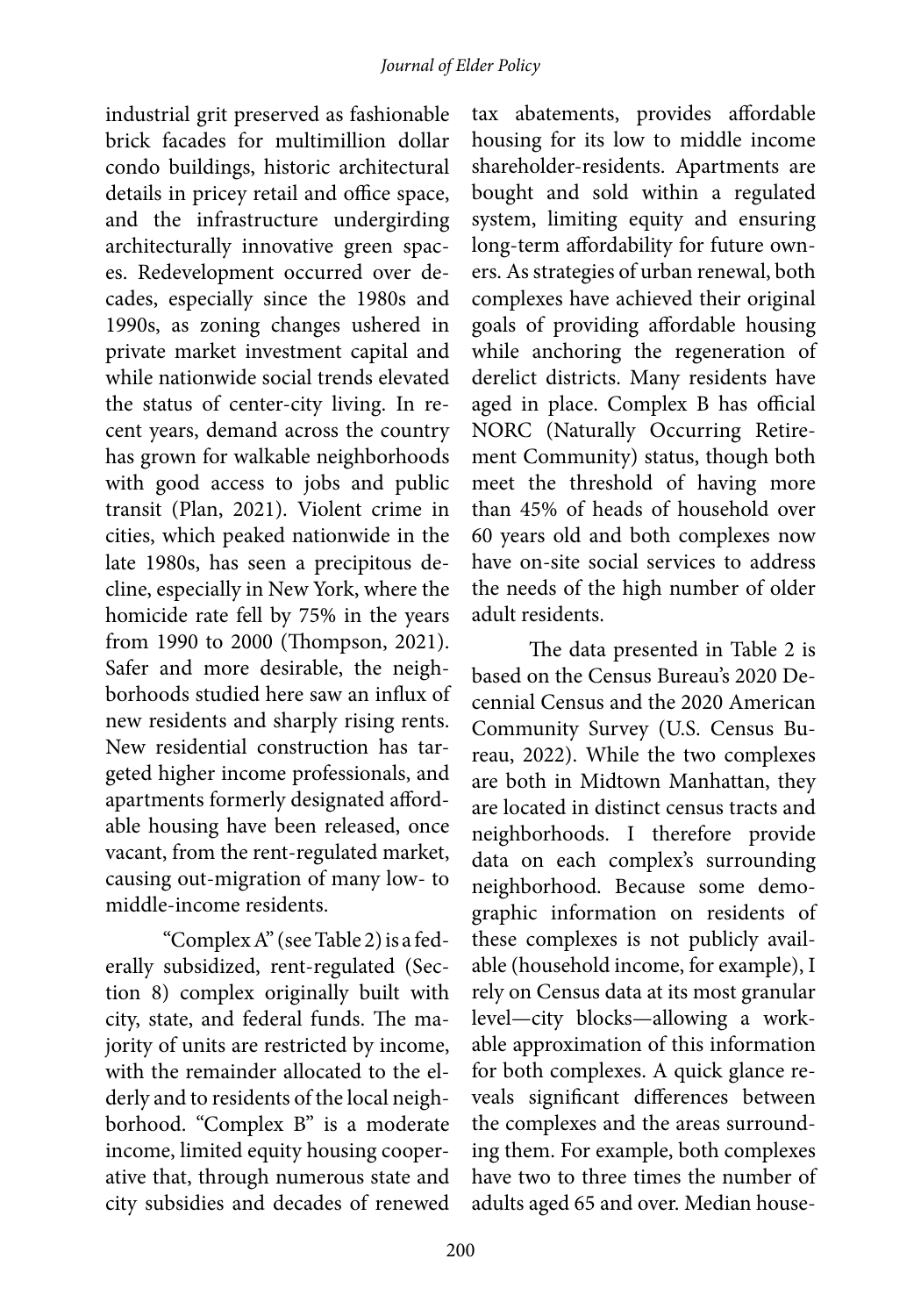hold incomes in both complexes are less than half that of the surrounding area, likely a reflection of the higher number of retirees and the income-restrictions imposed on residents. The proportion of residents who identify as white is 5-10% higher in the complexes than in the surrounding areas, while the complexes have significantly smaller proportions of residents who identify as Asian. The neighborhoods around each complex have median household incomes \$10,000 and \$22,000 higher than the Manhattan average.

While both neighborhoods have undergone thorough gentrification, more recent years have seen wealth continue to grow. According to the Urban Displacement Project (2021), a research and action group that aims to understand gentrification and displacement, both residential complexes studied are embedded in larger communities characterized by "advanced gentrification," where a "massive outflux" of the low-income population has coincided with an influx of middle- and high-income residents. Drawing on Census Bureau data from the Decennial Census (1990, 2000, and 2010) and the Census Bureau's American Community Survey (2012-2016), the UDP's analyses show significant increases in average household income and rising numbers of residents with college degrees. While these areas had rent increases in the 1990s at or below average for the metropolitan region, more recent years have seen rent increases at double the average. From 2000 to 2016, median rent in these areas doubled, rising from around \$1,000 a month to \$2,000 and above.

All of these residents are, in a sense, gentrifiers themselves, as they live in housing projects that were designed as "slum clearance" in the 1960s and 1970s. The original residents of the complexes, like other *early gentrifiers,*  moved into disinvested neighborhoods and formed part of a critical mass of incoming residents that prompted significant social, cultural, economic, and political changes (Schlichtman et al., 2018). In this sense, the perspectives and experiences of contemporary gentrification I highlight below cannot be separated from historical forces and macro-level processes such as deindustrialization, suburbanization, capital mobility, and growing inequality, both nationally and globally (Schlichtman et al., 2018).

I employ Rosenwohl-Mack's Dynamic-Tension model of aging in place to examine residents' experiences of gentrification. In the first section below, I outline some of the ways that policies and programs are helping anchor these older adults in their homes and communities, giving them resources on dimensions of place, connectedness, and identity to successfully age in place. I then discuss how the needs of the residents could be better addressed.

## **Anchored: Perceived Support and Resources for Aging in Place**

**A** majority of the residents in the study had lived in New York City or its suburbs since birth.<br>They had experienced firsthand the study had lived in New York City or its suburbs since birth. They had experienced firsthand the restless tides of immigration, cultural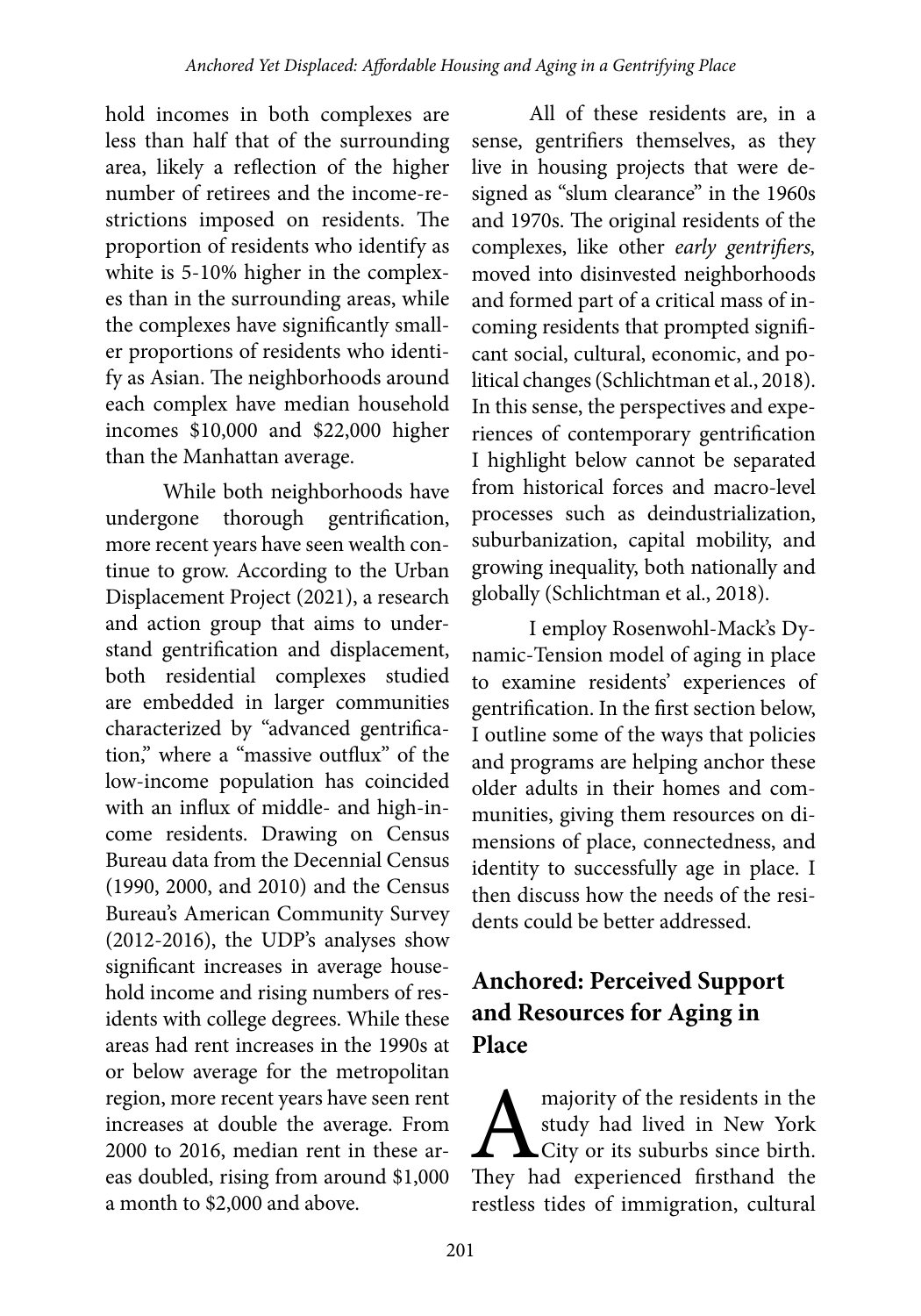change, and commercial development that continually regenerate the city. Many of their autobiographies of place begin in the 1970s and 1980s, when deindustrialization and out-migration to the suburbs nearly bankrupted the city. The crack cocaine epidemic led to surging crime rates and violent neighborhoods, and the HIV/AIDS epidemic hobbled the vibrant gay community. Affordable housing policies had allowed the respondents to remain in a city that had proved tumultuous and challenging. The respondents overwhelming valued their identities as New Yorkers and took pride that they had been long-term residents through some of the city's hardest years, as this 84-year-old male resident of 40 years explains:

> When everyone was leaving, we stayed. They thought we were crazy. Everyone moving to New Jersey and my family [to Long Island]. But for a certain kind of person, OK, this is where you wanted to be. In the city, here and in the downtown areas with all the artists and the theater people and even the junkies and street people. That was New York, and it was tough, and we loved it! Living in this building was such a gift for us.

He and others had forged identities in the city, and their memories of bygone places and people added vibrant dimension to their experience of place, illustrating Rowle's (1983) concept of "autobiographical insideness."

Because I was interested in the process of aging in place, I asked residents for the stories of how they came to be in these particular places. Without specifically mentioning gentrification, several residents recounted being young and financially strapped. Their decisions to live in these places were often *monetary*, but also *practical*, as they valued center city living, and *aesthetic*, as they valued the turn-of-the century, low-rise architecture that gave their neighborhoods character (Schlichtman et al., 2018). Indeed, the somewhat brutalist, modern design of both complexes allowed residents to have it both ways: inside they enjoyed spacious apartments, wide hallways, and working elevators, but outside and mere steps away from busy avenues they could stroll down treelined streets with unbroken rows of well-maintained brick and brownstone buildings. They also enjoyed easy access to cultural amenities, like bars, restaurants, and theaters, and public amenities, like transportation hubs.

The residents drew distinctions, if often implicit, between the gentrification occurring in the past versus now. They did not see their role in past gentrification as problematic, and almost none mentioned those displaced by the construction of their complexes decades ago. (In fact, two respondents stated that the opening of their complexes had enhanced poor residents' housing opportunities.) The longer-term residents described neighborhoods that were once dysfunctional and derelict becoming stable, prosperous, and livable: "Nobody *chose* to live here back then," an 82-year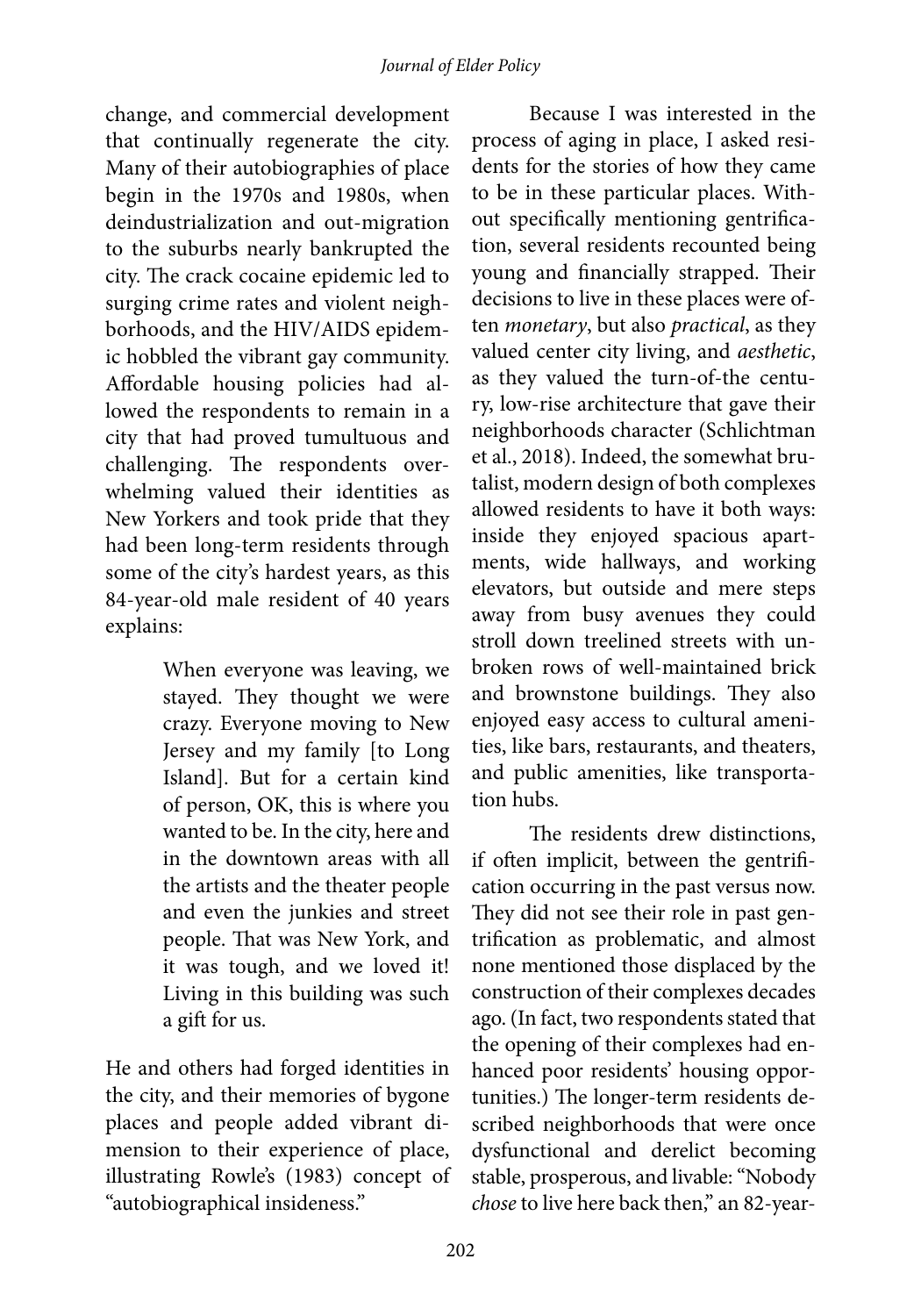old woman quipped. "This [complex] was the first nice place to live. We were like settlers in the Wild West."

For many of the residents I spoke with, the stories of "old New York" were part of their identities as aging New Yorkers, and they took pride in the length and endurance of their residency. Without explicitly mentioning gentrification, residents often expressed a distinct pride at having lived through the economic doldrums of 1970s New York, with its drugs, street crime, and litter-strewn subways. They expressed pride at having moved into depressed areas (albeit into nice complexes) when so many had fled to the racially homogenous suburbs. Indeed, at the heart of their identities and sense of being anchored in place was often a distinct cultural authenticity they felt *as New Yorkers*.

Despite enormous neighborhood change, the established social structure of these buildings provided a stability that residents used as a resource, both instrumentally and symbolically. The 82-year-old resident quoted above saw intrinsic value in having a core of residents who remain in place:

> Resident: So many of us were here in the neighborhood, before [this complex] was built.

> Interviewer: And many of you have lived here since it opened?

> Resident: Oh yeah, from beginning to end! There are a lot of us old timers still around, you can see that. It's like they can't get rid of us. And why would they want to? Without us everything

is new, it doesn't have the same meaning.

Especially in contexts of change, residents took pride in having been around for a long time. As this this respondent pointed out, she was already middle aged by the time her complex opened, and she had spent nearly two decades working and living in the neighborhood before she moved in. As her quote demonstrates, some residents positioned their longevity as a bulwark against change. New is not always better, this resident implies.

Talking with residents in their homes allowed me to see how personally anchored they were in these spaces and to see how dynamically interrelated physical objects and place are with one's sense of self. The residents connected physical places with valued roles and identities. A 78-year-old resident led me down the hall to her cluttered art studio, where paintings and canvases topped over each other and containers of all forms organized a seemingly endless array of brushes, papers, and crumpled tubes of paint. Another showed me her piano and reminisced about giving lessons to children for many years and, more recently, practicing for a singing performance she was giving as part of a performing arts event for community members. A 77-year-old gay man came to life as he showed me pictures around his apartment: two best friends posing on a neighborhood stoop forty years ago; a large group of friends gathered at a late-night Broadway restaurant after seeing another friend perform in a show; himself, in one picture, pointing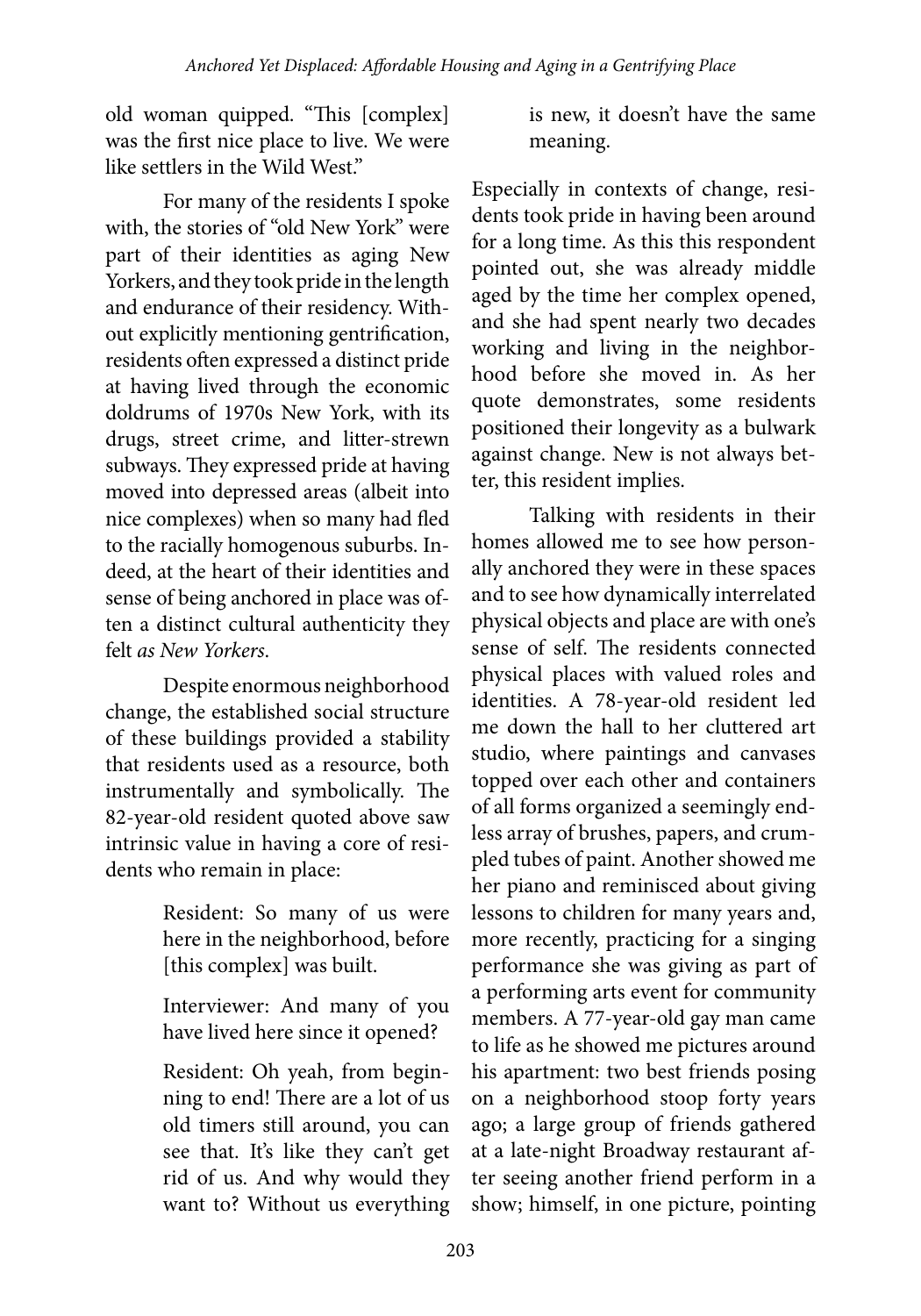to the sign of a gay bar, a hot spot he frequented in the early 1980s. While these places are gone or significantly changed today, they nonetheless exist as part of his identity, imbuing his sense of place with emotional depth and nostalgic familiarity—a personal and positive *sense of home*.

Affordable housing polices in combination with on-site aging services benefited these older adults in myriad ways, enhancing their feelings of security and stability as they aged in a changing and challenging city. It is difficult to overstate how fortunate the respondents felt to have stable and affordable housing in their retirement years. They, like most older people, were typically on limited, fixed incomes, and had to think carefully about expenses. Budgeting in later life requires complex calculations—predictions about the length of one's life and future health needs, etc.—a math that befuddles even many financial advisors. Certainty about housing alleviated substantial stress. As a 70-year-old male resident explains, it was like a gift:

> It's like winning the lottery! It really is. I know I can stay here, for as long as I want, and I can afford it. It's been such a gift, it truly has. And you can see everybody else is the same—we're *all* getting old here.

Indeed, many residents were aging in place at both complexes—with one having 53% of heads of households over 60-years-old and the other with around 70% over 60. Residents repeatedly stat-

ed how lucky they were to live affordably, especially in New York. Regulated, affordable housing protected these older adults from the sharp increases in rent and property values that had come with gentrification. Most were certain they would be priced out of the private rental market in their neighborhoods. As a 72-year-old male resident said, "I've had friends around here for years, and they've had to move—rents go up and up—and move again, and now they're gone, had to move away." "We would all be priced out," a 68-yearold male said, before adding, "We are the working- and middle-class core of this neighborhood. Have you seen the cost of apartments around here?" These residents felt fortunate not to have to worry about the inexorable rise of rent or capricious landlords. They did not have to worry about searching for new, affordable apartments, possibly in unfamiliar neighborhoods or outside the city. They recognized New York as a special yet deeply unaffordable place where they were lucky to live.

Living in apartment buildings also meant these older adults did not have to worry about large houses to clean and upkeep or yards to be maintained, like their suburban peers. Their modest apartments, which ranged from large studios to two-bedrooms, posed few threats to their ability to age in place. As a 20-year female resident said, "It's perfect—just the right size for me. I used to think, wouldn't it be nice to have a yard? But I don't anymore." Repairs were quickly taken care of by competent maintenance workers, further avoiding stress. More than one res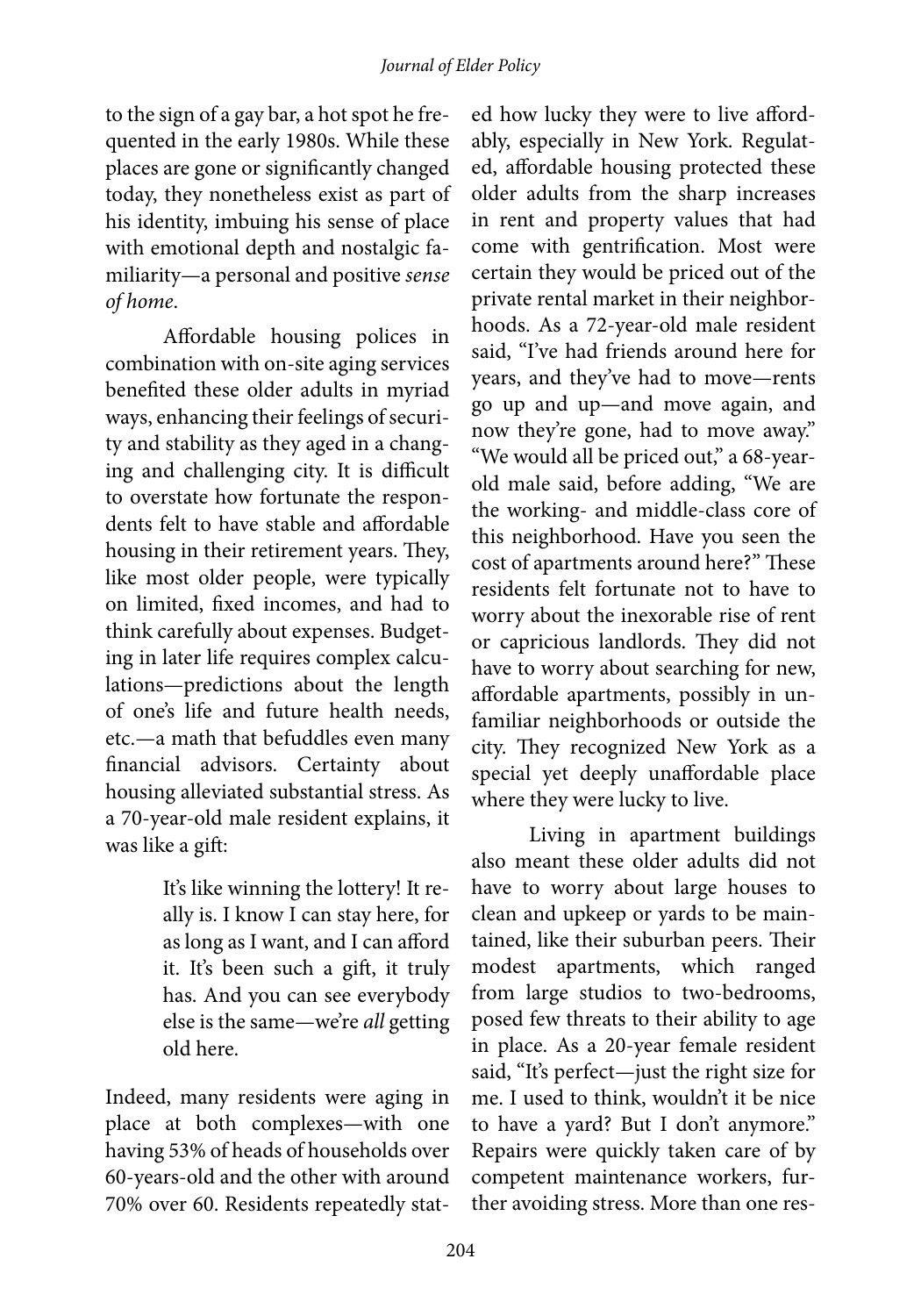ident noted how quickly snow and ice were cleared in the winter, something I had noted in my observations and had also confirmed in a discussion with a community leader. Treating slippery sidewalks was of paramount importance, given the high number of older residents in the complex.

Physical ability was on the minds of many residents as they pondered aging in place, and they were overwhelmingly appreciative of initiatives to ensure their buildings were safe, clean, and, unlike so much of New York's physical infrastructure, accessible. Hallways were wide, public areas uncluttered, and the elevators worked. "This is a good place to grow old," a woman told me in a casual conversation outside. "Just look at all of us!" Her point was well taken. On a cloudy and colorless late winter day, the public areas were populated by older adults, many with telltale signs of declining physical ability: uneven gaits, canes and walkers, or home health aides at their sides. The buildings and grounds presented few obstacles, or the types of "environmental press" (Lawton, 1983) that might discourage those with physical limitations from leaving their apartments. While the complexes were built before the passage of the Americans with Disabilities Act in 1990, they had both been updated in many ways with aging residents in mind.

With an aging body and a disability stemming from early childhood, an 83-year-old female resident of over 30 years used an electric wheelchair, but she had few problems navigating her apartment, or the hallway, eleva-

tor, and sidewalks that connected her to the wider neighborhood. She noted, "I could only live so many places, with this [wheelchair], but I have no problems here." While the subway was prohibitively difficult to access, she liked the buses that ran frequently along the avenues, and she found the bus drivers and passengers accommodating and friendly.

Even younger respondents without physical limitations recognized these positive benefits of the physical environment around them. "I'll be able to grow old here, God willing," a 66-year-old man said. "I don't have any problems now, but you don't know, down the road. I'll be thankful I'm here," a woman told me while chatting in a lobby. I heard about these feelings of security many times over, often in conjunction with appreciation for the affordability of living in these two complexes. As one resident explained, "Living in a walkup only works for so long." Indeed, many apartments in the area did not have elevators, and those that did tended to be significantly more expensive to live in.

A government grant in the NORC-designated complex was funding modifications to apartments to help residents age in place. Experts with training in environmental gerontology and occupational therapy conducted audits of older residents' apartments, then worked with maintenance crews and contractors to make modifications. Doorways were widened and easyopen doors installed to accommodate residents and their walkers and wheel-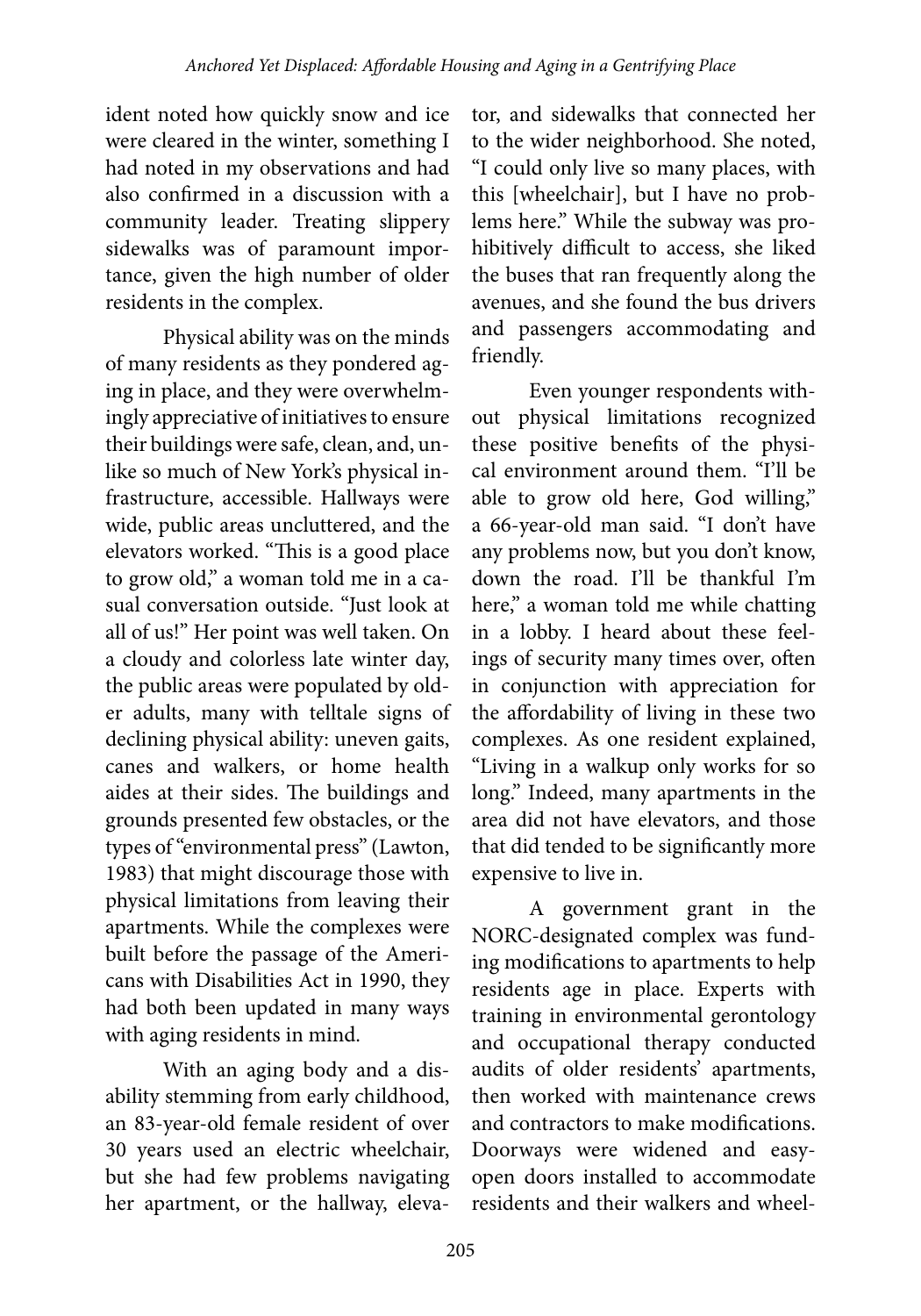### *Journal of Elder Policy*

chairs. Updated hardware was installed on kitchen and bathroom cabinets so that weakened or arthritic hands could operate them more easily. Grab bars and slip-resistant flooring were installed in bathrooms—a common site of falls and new lighting was comprehensive, consistent, and not glaring. One woman said, "I feel very safe in my home, and that's something—I'm 86." Another reported, "My son doesn't worry about me as much, especially about falling. I thought my home was safe, but it's now even better. Thank goodness for the men who came and did the work." Just as minds were put at ease by affordable, predictable housing costs, minds were also put at ease knowing that these complexes could accommodate the future uncertainties of aging bodies.

With so many residents aging in place, social connections had been cultivated over years and even decades. Ethnographic observations allowed me to see these connections firsthand: residents being greeted personally by the host at a local diner, the convivial nature of a regular bridge game, greetings, and brief chats with passersby in hallways or while sitting outside. Residents all knew one another and engaged in the kind of "neighboring" and reciprocal connections that prove to be valuable resources to support health and well-being while aging in place. Residents also knew the staff in their buildings, such as cleaning and maintenance workers, security guards, and doormen. The importance of such connections became especially clear one day when an older resident suffering from dementia went missing. Her alarmed family contacted the building staff—not the police—and she was located by a maintenance worker who escorted her back to her apartment. Both complexes had a strong sense of community, of being places where people knew, respected, and helped each other.

The NORC-designated complex had a vast array of programs, activities, and classes aimed at bringing people together and enabling health and well-being on multiple dimensions. With little contact with his family of origin, no children, and few close friends, an 82-year-old man had nearly all of his multidimensional needs—nutritional, medical, psychological, and social—met by the senior services center located on the ground floor of a nearby building. As a kind of "one-stop-shop," with nearly a dozen social workers who coordinate care for hundreds of seniors, the center connected individuals to each other and to important resources that help promote successful aging and independent living. Indeed, without the center, it is unclear how this resident would survive. Almost all of his network ties went directly through the center in one way or another. Clearly heeding calls for older adults to maintain social connections and engagement, both complexes had services and programs that aimed to foster community and social engagement.

I also heard striking stories of volunteer work and organizing in the larger neighborhood and city. One resident had volunteered for over 20 years at a nearby senior center, serving meals and teaching classes to a diverse group of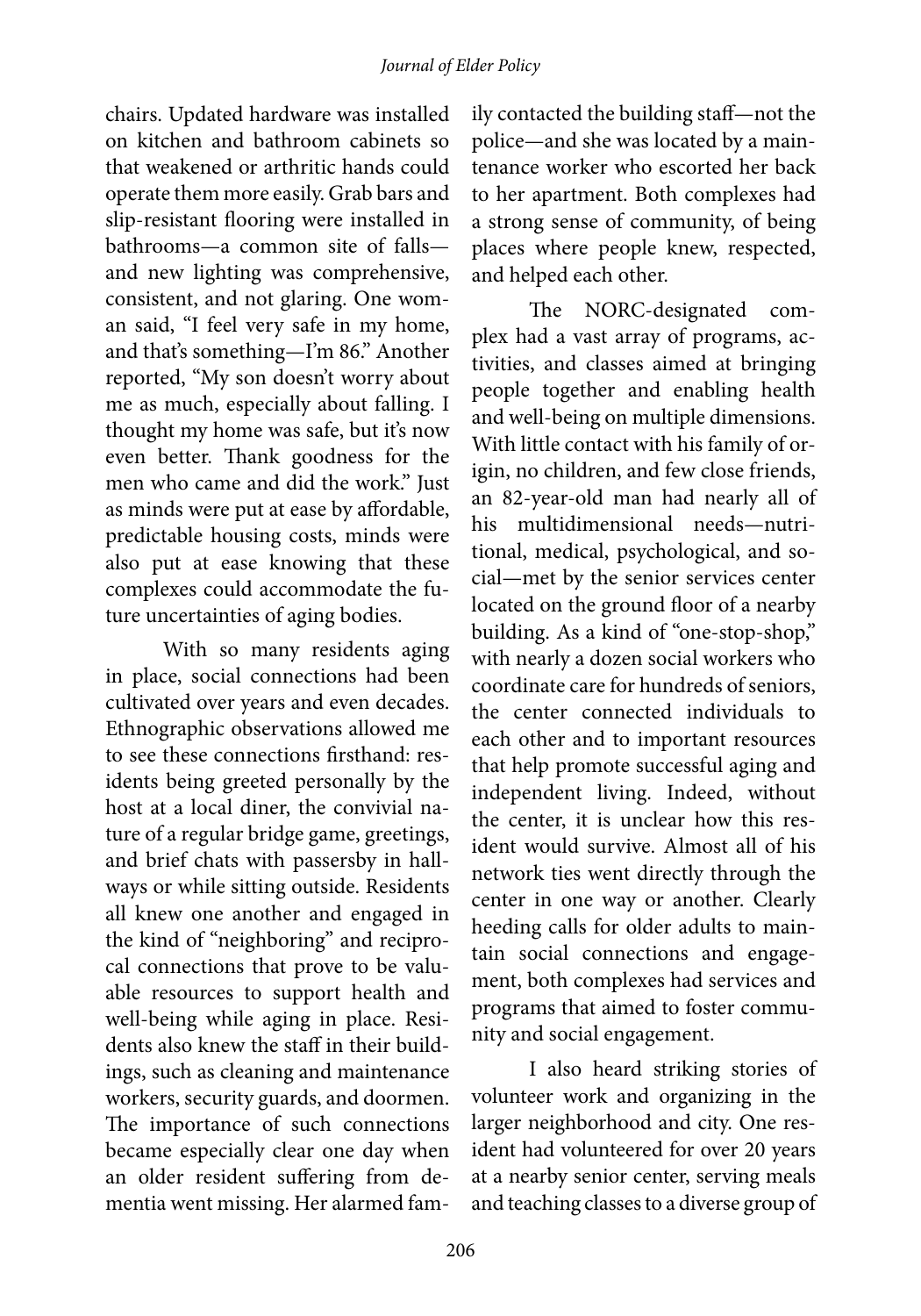seniors whose health and housing were often less stable than his. Another resident, an 87-year-old woman, recollected volunteering at the height of the HIV/ AIDS crisis. Thirty years on, her details are vivid, revealing aspects of how her identity have been shaped by connections to the neighborhood and city:

> It was a beautiful community, just full of love and creativity. And then … We all knew someone who was dying. It was once a month, sometimes more, for a while. You'd see men on the street, people from around the neighborhood that you recognize, and you'd see… that they were sick. And then one day, you don't see them anymore. And so, I volunteered and answered calls, just horrible calls, from men, estranged from their families, or not able to reach out to them, who needed help. They needed to see a doctor, they couldn't get in to a doctor, or their doctor wouldn't see them. They needed housing or medicine, or food just food! It really was a community of people who came together, to help these men, when no others would.

She continued to volunteer until she was physically unable, delivering meals to aged-in residents and helping to plan social events to bring older adults together. Her storytelling reveals the importance of volunteering to her life and the way connectedness grounds person to place.

# **Displaced: Perceived Threats and Restrictions to Aging in Place**

**W** hile affordable housing and aging-related services had shielded them from many of the negative aspects of gentrification, aging-related services had shielded them from many in other ways long-term residents were not protected and experienced a diminished sense of control over their circumstances, especially in terms of their identification and engagement with the wider communities around their complexes. They were frustrated by rising costs of goods and services, lack of opportunities for volunteering and work, and the dearth of meaningful intergenerational mixing.

The upscaling of both neighborhoods had left many long-term residents feeling economically and culturally sidelined. After spending considerable time in both areas, it was clear that shops and restaurants increasingly catered to a new set of residents and visitors: "Everything is for young people, with money, and tourists!" one resident said. Both neighborhoods featured lively restaurant and bar scenes, with many of these places new and ostensibly upmarket. Affluent consumers had copious choices among specialty shops, bakeries, and a full range of fitness studios and gyms. Apartments and condominiums were aggressively marketed on the sides of bus stops and buildings as "luxe," "luxury," "modern," and "premier." A typical advertisement boasted of a "boutique collection of residences" with "hotel-inspired ame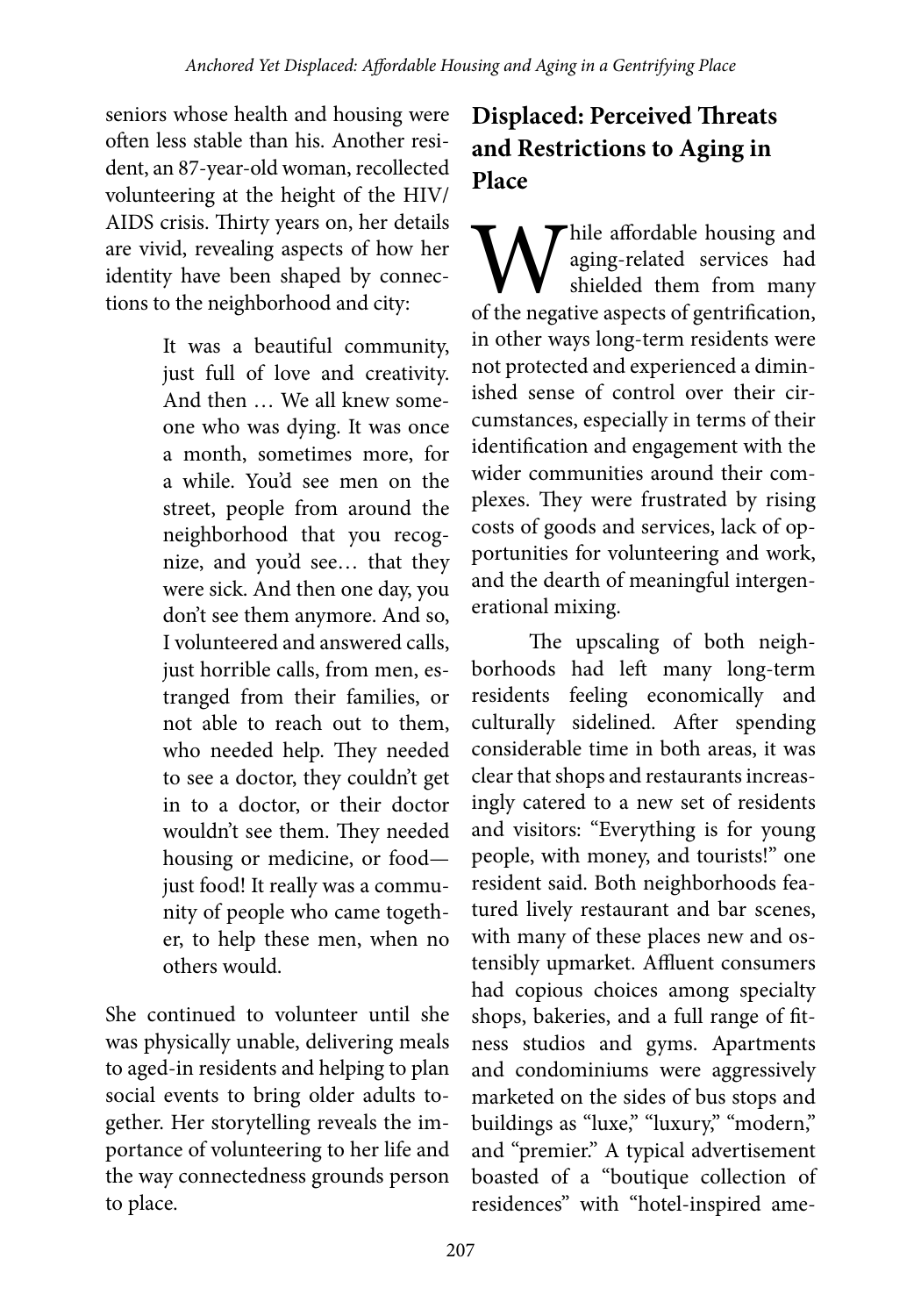nities" like concierge service, fitness center, outdoor terraces, and lounges for work and study. An accompanying picture showed a stylishly designed and spacious apartment, lit by a wall of windows, while another showed a large outdoor terrace decorated with chunky cushioned outdoor furniture and potted trees.

Changes in the availability and cost of food undermined feelings of control and well-being among residents. Daily groceries, especially, came up repeatedly in interviews, which is unsurprising given that acquiring food is one of the most important and regular tasks of life. The comments by a 77-year-old resident were typical:

> The grocery store just gets more expensive. And they've changed the store. It's more expensive now and they changed the layout, and you can see that different people shop there now. They redesigned that whole section with the fruits and vegetables and the cheeses, with more expensive items, and only so they could charge more for everything. And they stopped selling a lot of the brands I used to buy, like my bread and my frozen food, so I have to go somewhere else.

The more technologically savvy residents had begun shopping online, alleviating some of the stress of acquiring basic goods and familiar brands. Most of the older, long-term residents I encountered, however, relied on more traditional methods: rolling carts or wheeled bags, phone orders for grocery delivery (provided by one store in each neighborhood, for a fee), or the help of friends and neighbors. They wondered why the food was so expensive, and they wondered why the city could not do more to ensure a wider range of options.

Food is a window into the residents' anxieties about economic and cultural dislocation. Beyond a necessity, food is imbued with social and cultural significance. Our food beliefs and practices connect us to others and can be a touchstone for cultural identity. Any disruption in one's food routines stores or restaurants closing, changes in stock and layout, rising prices—can undermine one's sense control and threaten valued parts of identity, as seen in this quote from a 76-year-old woman who had lived in her complex for nearly 40 years:

> Everything in the neighborhood has changed, and a lot of it's good. But you look around at the shops, and they're not for daily life, are they? They're for eating out, or buying expensive gifts, or going to bars—all the new bars! Every other store is a bar or a restaurant. It feels like it's not my neighborhood anymore. It's like normal people, people like us don't live here anymore.

Her sentiments relate to both economic strain and a sense of cultural dislocation. The place she had called home for so many years had changed considerably, diminishing her sense of familiarity and continuity but also, in more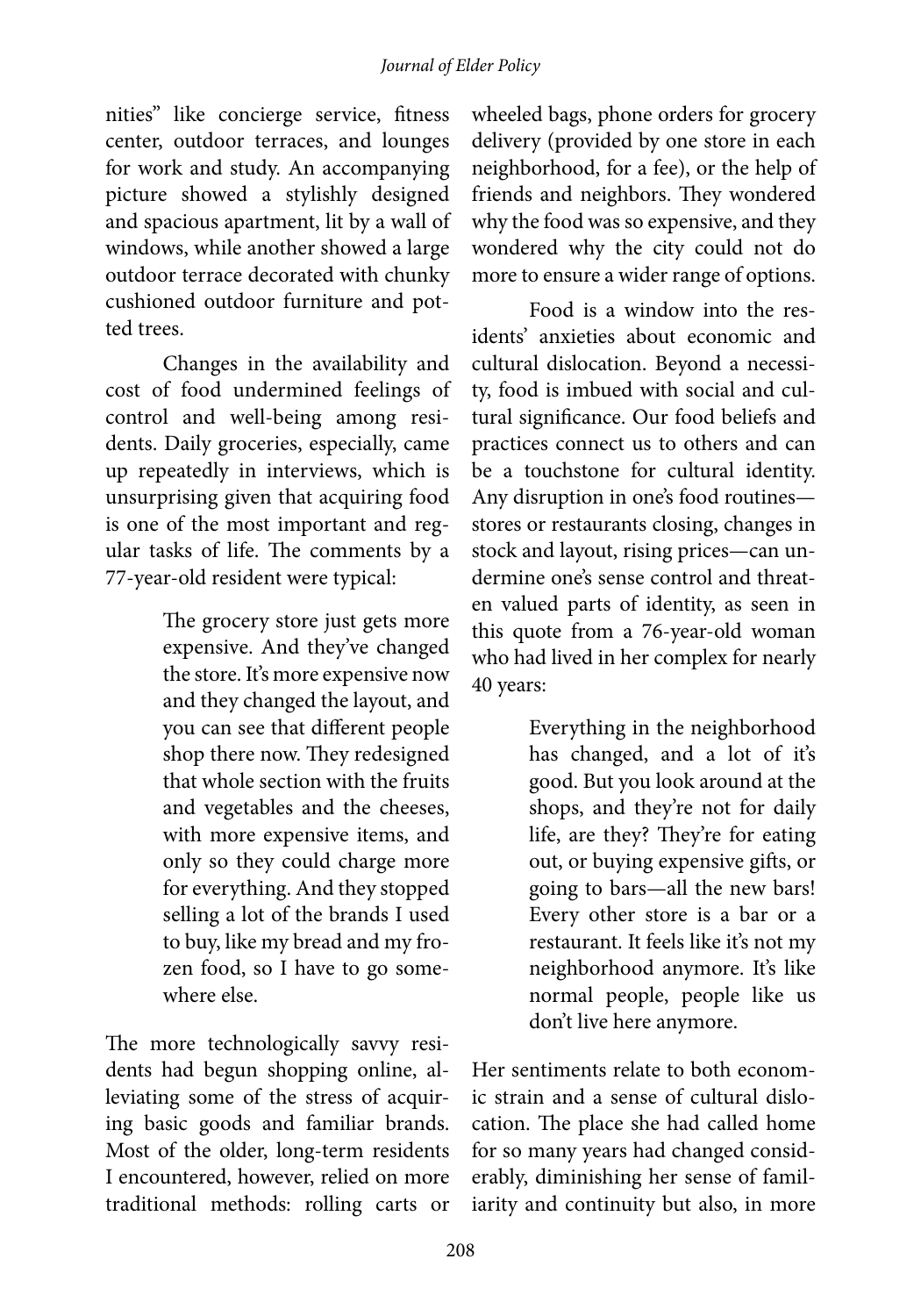complicated ways, undermining her sense of belonging and connectedness.

The revived economy of the broader area of midtown Manhattan had also increased the number of pedestrians and vehicles, not to mention bikes and pedicabs—all hazards that could potentially undermine older residents' feelings and security and efficacy outside of their buildings. While one complex is located in a more congested area, both are located amidst busy avenue thoroughfares, and residents spoke regularly of traffic safety concerns. These dangers were immediately clear whenever I walked with residents outside. Foot traffic on sidewalks moved fast, especially on the avenues during busy morning and evening hours when a frenetic, purposeful pace seemed standard. Walking uptown a few blocks with an 82-year-old man during the evening rush, I grew steadily more aware of our slow pace and the wide space we occupied walking side to side. Foot traffic streamed in both directions, with impatient pedestrians leaping around us. In just a few blocks we dodged sidewalk café tables, open cellar doors accepting food deliveries, and tourists stopping to read menus. While cross walks provided enough time even for slow walkers like us, backed up traffic and pushy drivers edging into their turns made crossing feel decidedly perilous. Impatient pedestrians surged forward against crosswalks, whenever there was a gap in traffic. In many places sidewalks were crumbling, had chunks missing, or were uneven. Adding to the chaos was the noise—a cacophony of car horns, sirens, and engines. "You

venture out at your own risk!" one resident warned. Another asked, "How do more people not die?" A 92-year-old woman who walked sturdily yet slowly with a cane complained that "People are very impatient. And I don't mean to age stereotype, because that goes both ways, but young people are very impatient on the sidewalks. It's unnecessary, and it's dangerous!"

A common topic of conversation among of long-term residents was a lack of community engagement *outside* of their housing complexes. Somewhat paradoxically, the NORC-designated complex had been so successful in creating community *within*, that some older residents worried about becoming further disconnected from the wider community, especially after its significant demographic and cultural changes. One resident noted that the complex was a vibrant and wonderful place to live, yet: "We are like an island here at [the complex]. So many of our needs are taken care of, quite nicely I might add. But there is an element of … isolation, of a kind. I don't think that's inevitable as we age." Another quipped, "We're at risk of becoming an old folks' home! We get older and they get younger." Residents I spoke with wanted more engagement with the community around them, even if it was getting younger.

Remarkably, an entirely new neighborhood called Hudson Yards was being constructed at the time of the study on the far west side of Manhattan, adjacent to the ones profiled here. Built partially on top of working railyards, this new neighborhood of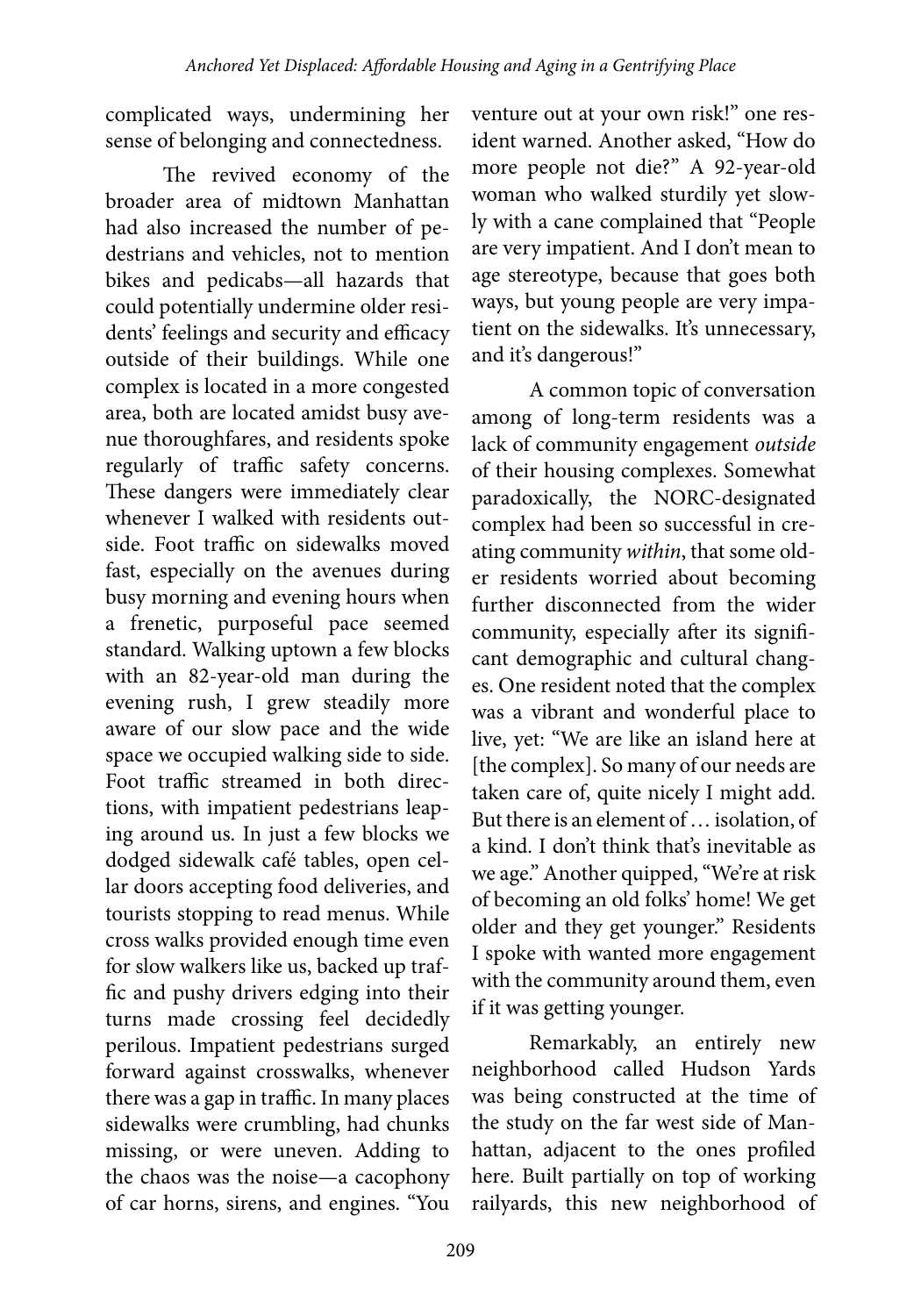gleaming glass towers and "luxe" residences also included vast amounts of space for corporate offices and a 7-story, 750,000 square foot retail mall (described in promotional material as "luxury shopping"). The new towers, some among the highest in the city, loomed over the view from a 75-yearold resident's apartment. "It's like something out of Dubai," she said gloomily. It was startling to peer out her window and imagine that just three years earlier, none of these towers had existed and that an entirely neighborhood could be constructed from nothing. "Who lives there?" she asked. "I wonder, what do they do? Where do they come from? It's a lot of [pause] not knowing." I probed her to further articulate her discomfort, and she explained that she worried her complex, with so many older, long-term New Yorkers on fixed incomes, was becoming a "community island" disconnected to the area outside, economically and otherwise. Her sense that city planners had failed to take into account the needs and experiences of older residents was echoed by others: "What's it got to do with us? Nothing!" one man said. Another resident, a 70-year-old community government representative, lamented the lack of power older city residents had in planning:

> Development is not undertaken with our needs in mind. What will we do with a new mall, or more luxury condominiums? We are fortunate to get help from the city, to fund services and programs, but we want to be a part of things outside. We want to thrive and work and volunteer, and so

on—contribute to our communities and be productive.

These types of sentiments reflect the varied and complicated ways that gentrification was constantly affecting the balance of agency to threats in the process of aging in place.

It seemed unlikely that long-term residents of both complexes would have many social ties to those working and living in the new neighborhood. While most had experienced negative disruptions to their social networks as friends were forced to move by rising rents, such disruptions had been gradual, over a span of decades as gentrification incrementally brought in more wealth and drove population shifts. The new neighborhood marked alarming and rapid changes unlike those before, epitomizing an outside world that increasingly seemed literally and symbolically disconnected from residents' lives.

### **Discussion and Conclusion**

With the population of old-<br>er adults rising nearly the<br>has garnered a large amount of attener adults rising nearly the world over, aging in place tion as a strategy for promoting successful aging and saving costs, especially compared to institutional settings. For individuals, aging in place may enable them to maintain independence, perhaps in a cherished home, while also staying connected to friends, family, and community. Yet the research presented here and elsewhere shows the need for a critical and informed perspective on aging in place. First, some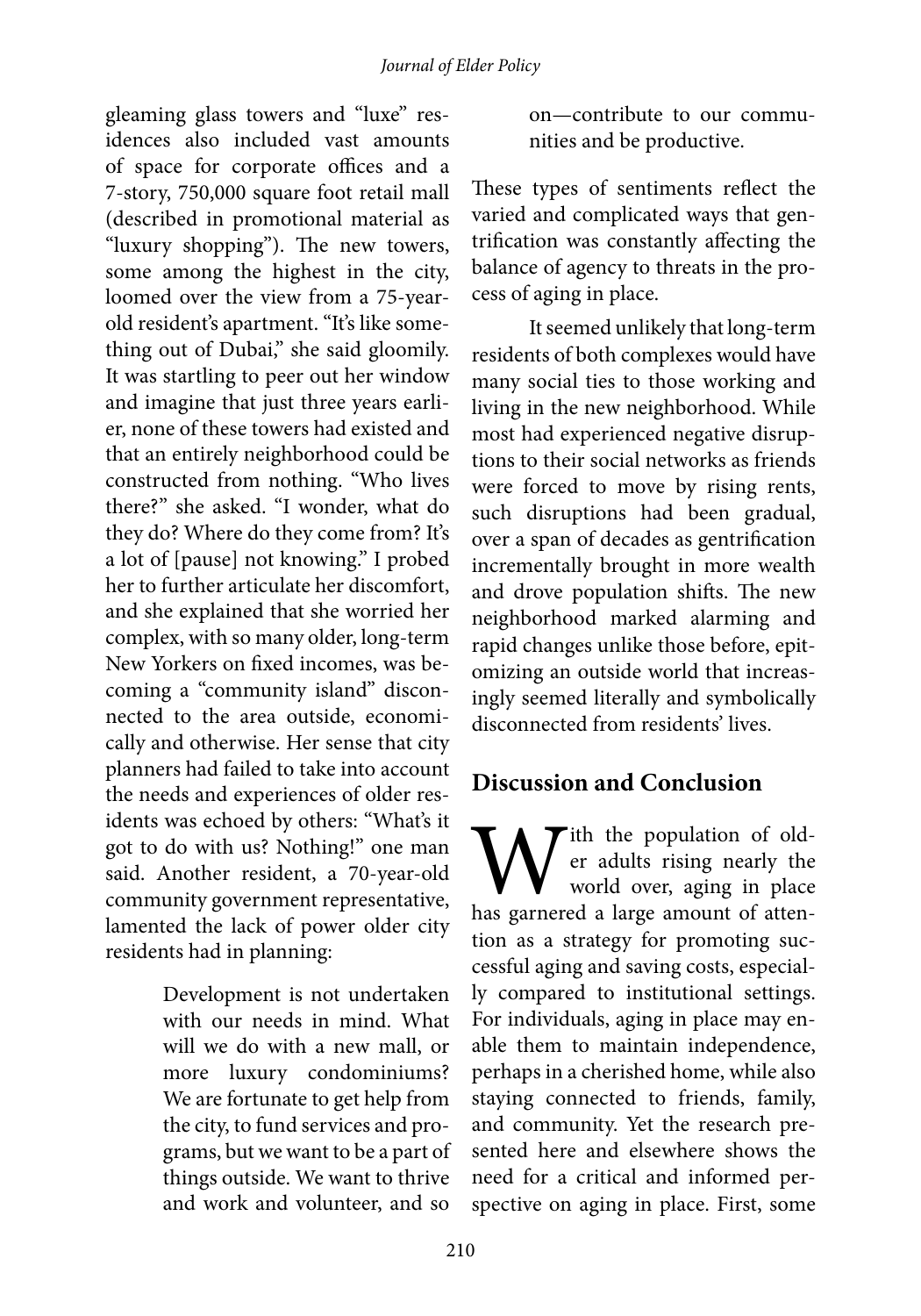older adults may not experience aging in place as a choice, but rather as an outcome of constraint and lack of viable alternatives. Second, places, as well as individuals, change over time. The "Dynamic Tension" model utilized here captures aging in place as an active, dynamic process that depends on the right balance of agency to threats on dimensions of place, connectedness, and identity (Rosenwohl-Mack et al., 2020).

Gentrifying neighborhoods highlight the need to account for change when designing policies to support those aging in place. Undoubtedly, gentrification brought benefits to these neighborhoods, especially in terms of safety, cleanliness, and overall status and appeal. And yet there were downsides for long-term, fixed-income residents. In addition to housing, costs had increased significantly. Affordable groceries and household goods were harder to get, and construction, traffic, and other hazards presented obstacles to navigating neighborhood streets and sidewalks. Moreover, demographic shifts and new development left these residents feeling economically and culturally isolated.

Affordable housing was hugely beneficial to these older adults as they aged in place. Having solved the problem of housing gave them a sense of control and accomplishment that is difficult to overstate. They enjoyed the privacy and familiarity of their homes and desired to continue living in them. Remaining in place also made practical sense, as their housing was safe and affordable and proved amenable to

age-related declines in health. An array of aging services affirmed residents' identities as older adults and provided them with resources to stave off threats to their ability to connect with others, to maintain valued roles and activities, and to simply stay put in the homes they knew and loved.

As proud, long-term New Yorkers, they took pleasure in their housing. While the city changed around them and presented ongoing challenges to residents of all ages, they were firmly anchored in their homes and able to "make it" in a challenging city. The nature of the two complexes seemed to buffet the residents against the rapid changes in the surrounding neighborhoods, giving them a sense of stability and security, especially in the face of gentrification and steeply rising costs of living for most city-dwellers. They were so deeply anchored in their buildings, communities, and the larger myth of New York, it was hard for them to imagine living elsewhere, even as they imagined changes ahead as they aged. Being so firmly anchored, especially by affordable housing policies and on-site aging services, enhanced their feelings of security, stability, and independence, arguably making them more resilient in the face of change.

At the same time, their feelings of dislocation and estrangement related to gentrification reveal the costs of aging-in-place programs and services that fail to recognize neighborhoods and communities as crucial to healthy aging and independent living. As one resident quoted above complained, she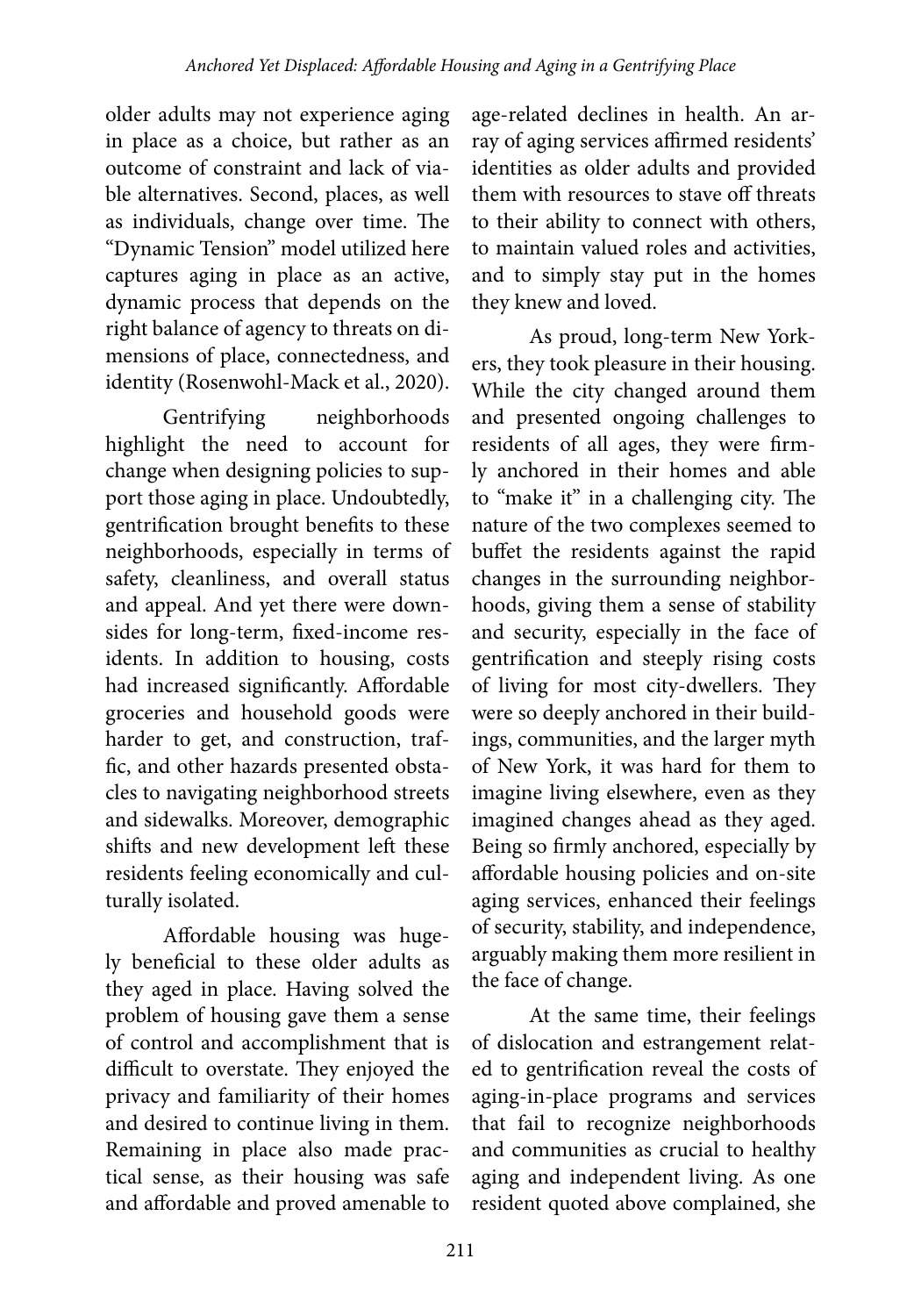### *Journal of Elder Policy*

did not know where she lived anymore. The neighborhood was becoming unrecognizable because of the economic, social, and cultural changes spurred by gentrification. While thankful for her "community island" that sustained her, she increasingly felt like a tourist—curiously observant yet detached—when she ventured out. Her sense of "not knowing" who the people were around her left her feeling sad and displaced.

New development, especially the proliferation of multimillion dollar residences, had come to symbolize for the residents troubling aspects of New York City in the  $21<sup>st</sup>$  century: extreme economic inequality, the outsize power of private investment in city planning, and the threat to local community posed by generic chains and seemingly unbridled luxury residential development. While the new neighborhood bills itself as "the cultural center of Manhattan's new West Side" and as a "template for the future of cities" (*Live, Shop, Work & Dine in New York | Hudson Yards*, 2021), it was hard to imagine a commercial and residential development less relevant to the needs of the older adults I spent time with. This irony was all the greater given the development's proximity and massive scale.

Residents' concerns about economic and cultural dislocation raised important questions about gentrification and the needs of the aging in place population: besides affordable housing, what other policies could promote older residents' well-being in the face of these changes? How would the city's approach to redevelopment look differently if the needs of older residents were truly prioritized? And how could policy promote integration across age lines and better connect older adults to their communities?

The UN's Plan of Action on Aging (*Madrid International Plan of Action on Aging*, 2002) provides guidance on how these questions might be answered. Perhaps most importantly, the plan of action calls on governments to support age-integration in communities. Truly supporting multigenerational, multicultural communities requires intentional and sustained investment in local infrastructure. While the goal of multigenerational communities is laudable in and of itself, there are clear benefits in terms of more equitable access to important resources such as food, healthcare, housing, and employment and the myriad benefits to self and society that come from keeping older adults active, engaged, and healthy.

Naturally Occurring Retirement Communities present an intrinsic conundrum apparent in the perspectives of the residents profiled here: the same high concentration of older adults that allows for the efficient provision of age-related services also promotes the age segregation many lamented. NORCs have earned their central role in efforts to promote successful aging in place, but we would be wise to include efforts to promote age-integration both within and beyond these communities. Programs to keep residents active, engaged, and healthy do not need to be age restricted—at least not all of them. A fruitful area of research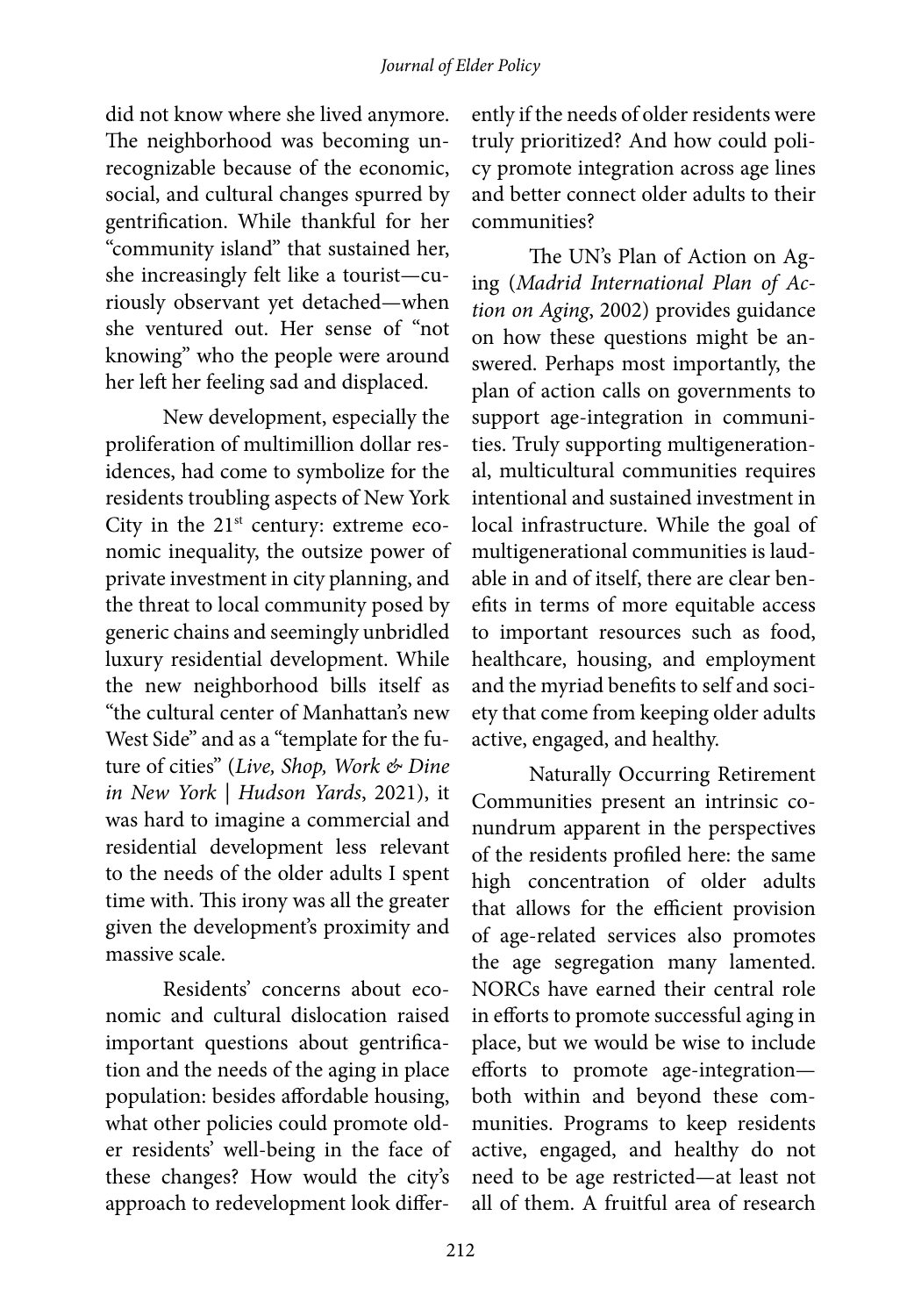could investigate which programs are most effective when age-restricted and how, more generally, to balance specific objectives for serving the aging population with the goal of age-integration.

There are useful models already in existence for the types of housing policies that could promote age-integrated communities. Large residential developments in cities like New York are often required to provide affordable housing for low-to middle income residents. Tax abatements and other incentives could similarly be tied to the provision of a certain number of units for older residents. Conversely, NORC's could intentionally recruit younger residents to balance out the population. Analyses of age structures at the community level could guide policy makers as they implement age-integration policies.

Local government could also be more aggressive in ensuring access to affordable food and other basic necessities. Strategic partnerships and zoning policies could ensure that the retail landscape in a neighborhood addresses the needs of all residents, especially those aging in place. Input from aging community members could be formally mandated to ensure their voices are heard in important decisions related to such zoning and redevelopment. New York City's FRESH Program (Food Retail Expansion to Support Health) has shown success in addressing the "food deserts" often found in economically distressed communities and could serve as a model for how tax incentives,

re-zoning, and streamlined government access for key businesses could make communities more retail-friendly for older residents (*Healthy Food Access*, 2022).

Government agencies and non-governmental organizations could sponsor intergenerational activities in neighborhoods, and could also create programs aimed at fostering opportunities for older residents to work or volunteer. In conjunction with campaigns to raise awareness of older adults' value and productivity, such programs could meaningfully address the feelings of disconnection and lack of purpose many residents in this study felt, especially in the areas outside their complexes.

For the older adults in this study, housing policies have made aging in place appealingly affordable, even amidst a rising economic tide of gentrification engulfing their larger community. From their perspectives, affordable housing policies have gifted them with security as they advance in age, have helped to cultivate an immediate environment enriched by social ties and opportunities for engagement, and have also enabled the efficient provision of many services typical of ("naturally occurring") retirement communities. At the same time, zoning changes and an infusion of private market investment capital have combined with "back to the city" social trends to elevate the status of center city living and to dramatically gentrify their larger community. Residents are left feeling anchored yet simultaneously displaced.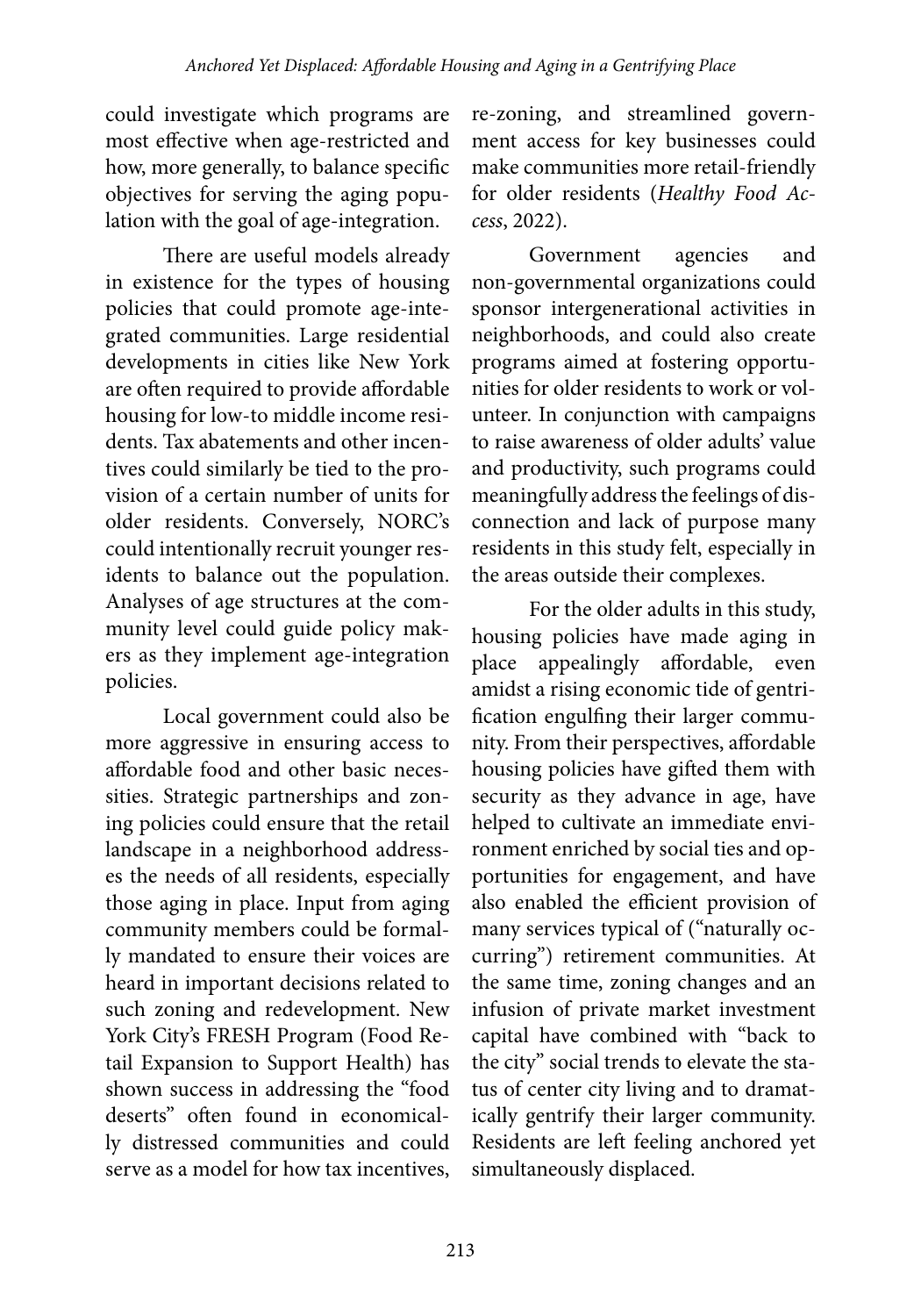### **References**

- Andrews, G. J., Cutchin, M., McCracken, K., Phillips, D. R., & Wiles, J. (2007). Geographical Gerontology: The constitution of a discipline. *Social Science & Medicine*, *65*(1), 151–168. https://doi.org/10.1016/j.socscimed.2007.02.047
- Atkinson, R. (2015). Losing One's Place: Narratives of Neighbourhood Change, Market Injustice and Symbolic Displacement. *Housing, Theory and Society*, *32*(4), 373–388. https://doi.org/10.1080/14036096.2015.1053980
- Buffel, T., & Phillipson, C. (2019). Ageing in a Gentrifying Neighbourhood: Experiences of Community Change in Later Life. *Sociology*, *53*(6), 987–1004. https://doi.org/10.1177/0038038519836848
- CDC. (2017, June 8). *CDC Healthy Places—Healthy Aging and the Built Environment*. https://www.cdc.gov/healthyplaces/healthtopics/healthyaging.htm
- Freeman, L., & Braconi, F. (2004). Gentrification and Displacement in New York City in the 1990s. *Journal of the American Planning Association*, *70*(1), 39– 52.
- *Healthy Food Access*. (2022, March 6). Healthy Food Access. https://www.healthy foodaccess.org/new-york
- Henig, J. (1981). Gentrification and Displacement of the Elderly: An Empirical Analysis. *The Gerontologist*, *21*(1), 68–75.
- Lawler, K. (2001). *Aging in Place: Coordinating Housing and Health Care Provision for America's Growing Elderly Population*. Harvard University.
- Lawton, M. P. (1983). Environmental and Other Determinants of Well-Being in Older People. *The Gerontologist*, *23*, 349–357.
- Le Gates, R. (1986). The Anatomy of Displacement in the United States. In N. Smith & P. Williams (Eds.), *Gentrification of the City* (pp. 178–200). Unwin Hyman.
- Lees, L., Slater, T., & Wyly, E. (2008). *Gentrification*. Routledge.
- Lewis, C., & Buffel, T. (2020). Aging in place and the places of aging: A longitudinal study. *Journal of Aging Studies*, *54*, 100870. https://doi.org/10.1016/j. jaging.2020.100870
- *Live, Shop, Work & Dine in New York | Hudson Yards*. (2021, November 21). https:// www.hudsonyardsnewyork.com/
- *Madrid International Plan of Action on Aging*. (2002). UN: Second World Assembly on Ageing.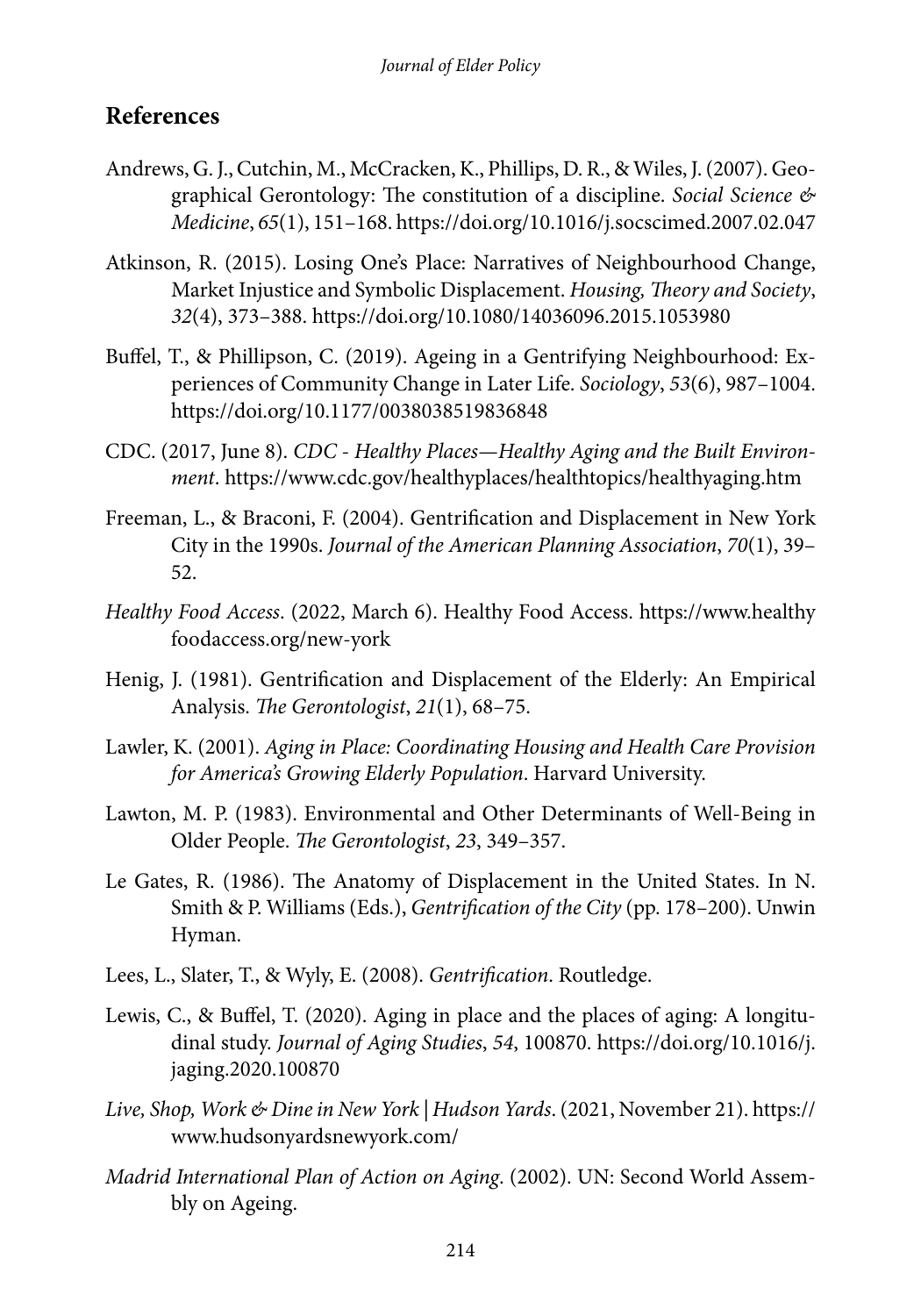- Oswald, F., Jopp, D., Rott, C., & Wahl, H.-W. (2011). Is Aging in Place a Resource for or Risk to Life Satisfaction? *The Gerontologist*, *51*(2), 238–250.
- Plan, T. F. R. (2021, September 26). *Pushed Out: Housing Displacement in an…* (http://fourthplan.org/) [Text/html]. The Fourth Regional Plan; The Fourth Regional Plan. http://fourthplan.org/reports/pushed-out-housingdisplacement-in-an-unaffordable-region
- Rosenwohl-Mack, A., Schumacher, K., Fang, M.-L., & Fukuoka, Y. (2020). A new conceptual model of experiences of aging in place in the United States: Results of a systematic review and meta-ethnography of qualitative studies. *International Journal of Nursing Studies*, *103*, 1–21.
- Rowles, G. D. (1983). Place and Personal identity in Old Age: Observations from Appalachia. *Jounral of Environmental Psychology*, *3*(4), 299–313.
- Rowles, G. D. (1990). Place Attachment among the Small Town Elderly. *Journal of Rural Community Psychology*, *11*, 103–120.
- Rowles, G. D., & Ravdal, H. (2002). Aging, Place, and Meaning in the Face of Changing Circumstances. In R. S. Weiss & S. A. Bass (Eds.), *Challenges in the Third Age* (pp. 81–114). Oxford.
- Schlichtman, J. J., Patch, J., Lamont Hill, M., & Marcuse. (2018). *Gentrifier*. University of Toronto Press, Scholarly Publishing Division.
- Singelakis, A. T. (1990). Real Estate Market Trends and the Displacement of the Aged: Examination of the Linkages in Manhattan. *The Gerontologist*, *30*(5), 658–666.
- Smith, R. J., Lehning, A. J., & Kim, K. (2018). Aging in Place in Gentrifying Neighborhoods: Implications for Physical and Mental Health. *The Gerontologist*, *58*(1), 26–35.
- Thompson, D. (2021, May 24). Why America's Great Crime Decline is Over. *The Atlantic*.
- Thorslund, M., & Silverstein, M. (2009). Care for Older Adults in the Welfare State: Theories, Policies, and Realities. In V. L. Bengtson, D. Gans, N. M. Putney, & M. Silverstein (Eds.), *Handbook of Theories of Aging* (2nd ed., pp. 629–640). Springer Publishing Company.
- *Urban Displacement Project*. (2021, November 21). Urban Displacement. https:// www.urbandisplacement.org/
- U.S. Census Bureau. (2022, March 4). *Decennial Census and American Community Survey (ACS)*. Census.Gov. https://www.census.gov/programs-surveys/ decennial-census/about/census-acs.html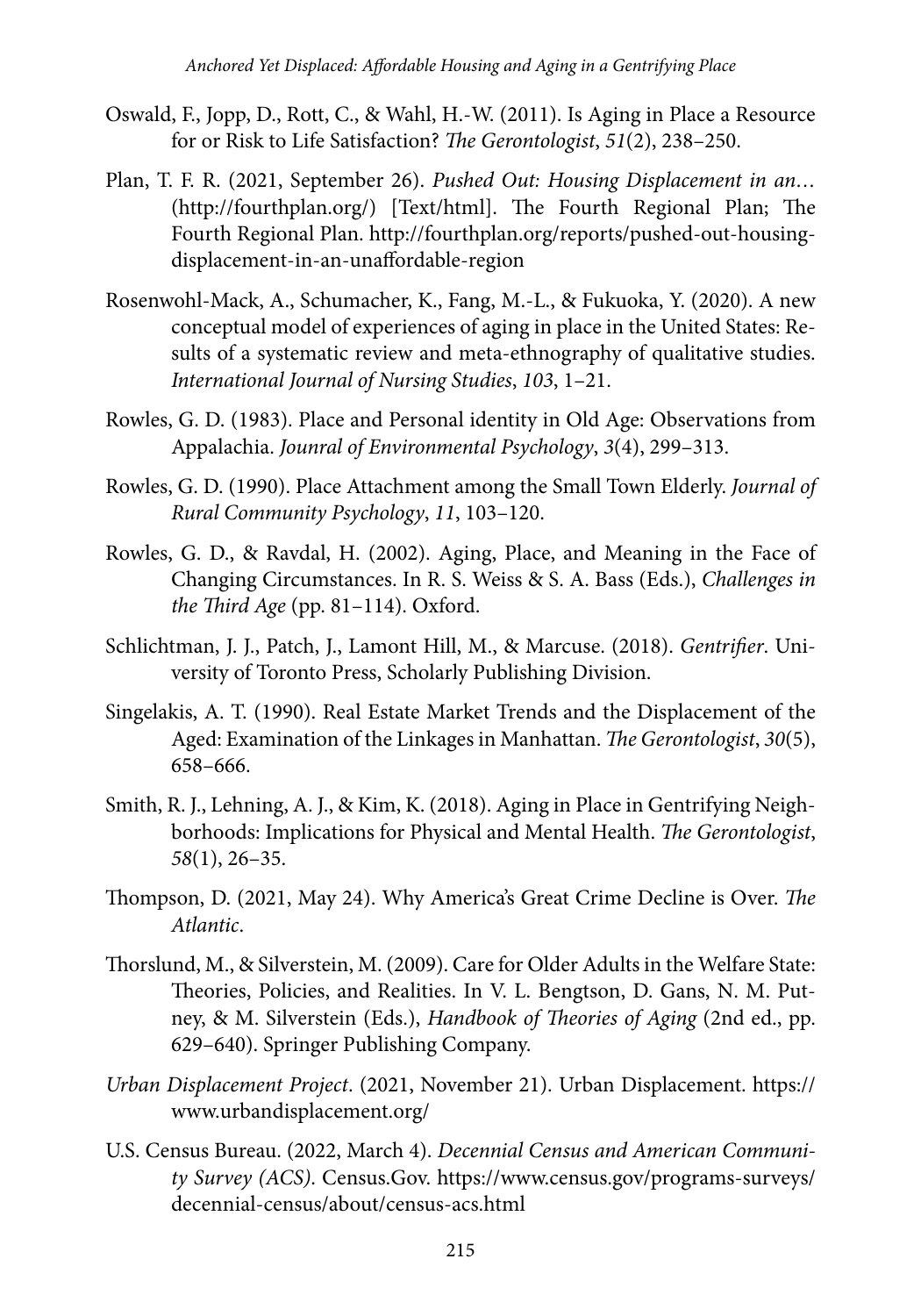Wiles, J. L., Leibing, A., Guberman, N., Reeve, J., & Allen, R. E. S. (2012). The meaning of "aging in place" to older people. *The Gerontologist*, *52*(3), 357– 366. https://doi.org/10.1093/geront/gnr098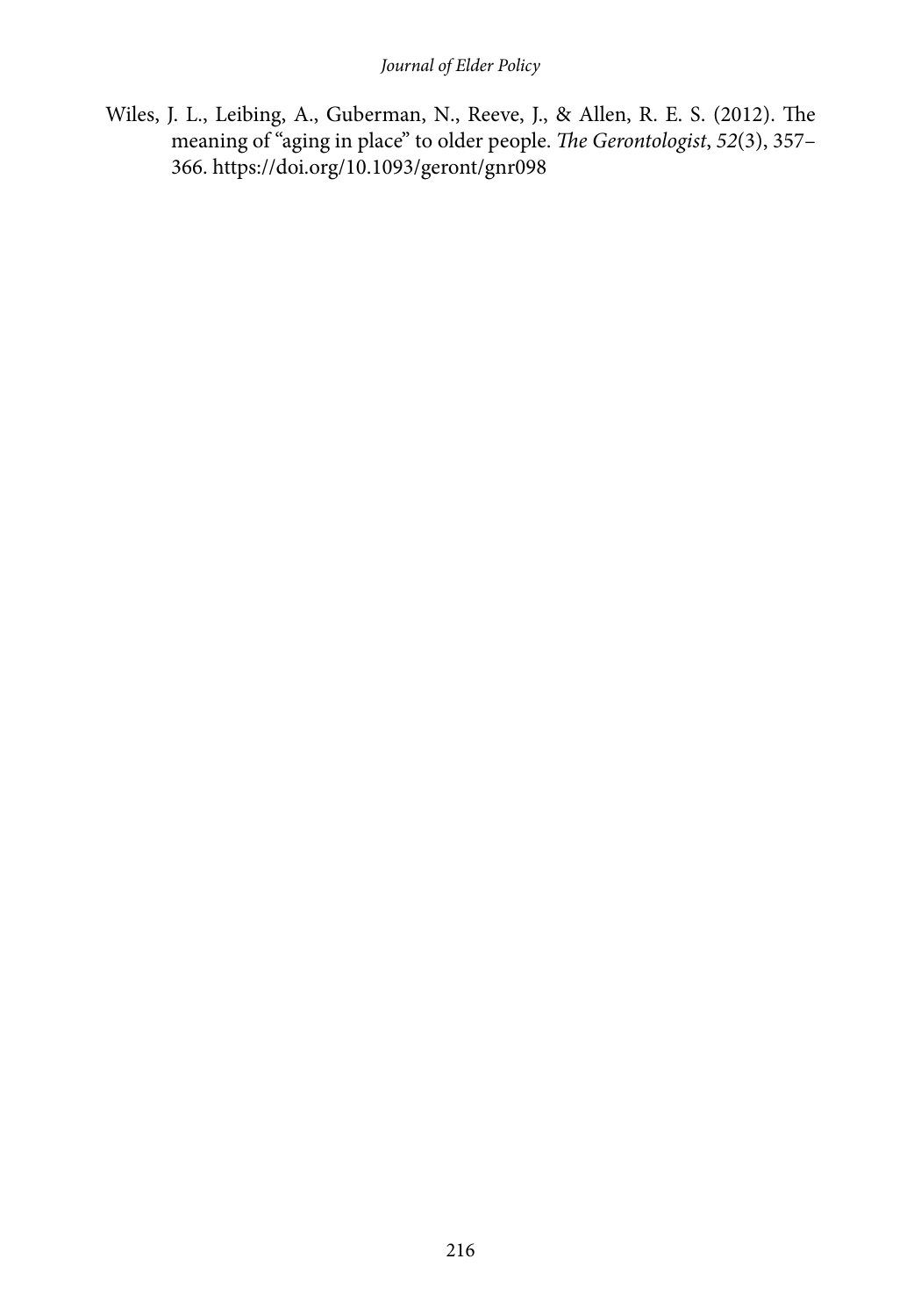| <b>APPENDIX A: Table 1</b> |  |  |  |
|----------------------------|--|--|--|
|----------------------------|--|--|--|

| Table 1: Characteristics of Primary Participants |                         |  |  |  |
|--------------------------------------------------|-------------------------|--|--|--|
| <b>Median Age</b>                                | 74.5                    |  |  |  |
|                                                  |                         |  |  |  |
| Sex                                              |                         |  |  |  |
| Male                                             | 5                       |  |  |  |
| Female                                           | 13                      |  |  |  |
|                                                  |                         |  |  |  |
| Race/Ethnicity                                   |                         |  |  |  |
| Hispanic                                         | 3                       |  |  |  |
| White                                            | 11                      |  |  |  |
| <b>Black</b>                                     | 2                       |  |  |  |
| Asian                                            | 1                       |  |  |  |
| Mixed                                            | $\theta$                |  |  |  |
| Other                                            | 1                       |  |  |  |
|                                                  |                         |  |  |  |
| <b>Education Level</b>                           |                         |  |  |  |
| >HS <sup>1</sup>                                 | 1                       |  |  |  |
| HS <sup>2</sup>                                  | 5                       |  |  |  |
| $HS+3$                                           | $\overline{\mathbf{3}}$ |  |  |  |
| College <sup>4</sup>                             | 9                       |  |  |  |
|                                                  |                         |  |  |  |
| Primary Occupation <sup>5</sup>                  |                         |  |  |  |
| Professional/Technical                           | 12                      |  |  |  |
| Manual/Service                                   | 6                       |  |  |  |
|                                                  |                         |  |  |  |
| <b>Economic Security</b>                         |                         |  |  |  |
| Advantaged                                       | 4                       |  |  |  |
| Secure                                           | 8                       |  |  |  |
| Vulnerable                                       | 6                       |  |  |  |
|                                                  |                         |  |  |  |
| <b>Mean Length of Residence</b>                  | 23.5 Years              |  |  |  |

 $\rm{^{1}Did}$  not finish high school;  $\rm{^{2}High}$  school graduate;  $\rm{^{3}Some}$  study or degree post high school;  $\rm{^{4}Col}$  or anduate (BA or bigher);  $\rm{^{5}Primary}$  employment before retirement College graduate (BA or higher); 5 Primary employment before retirement